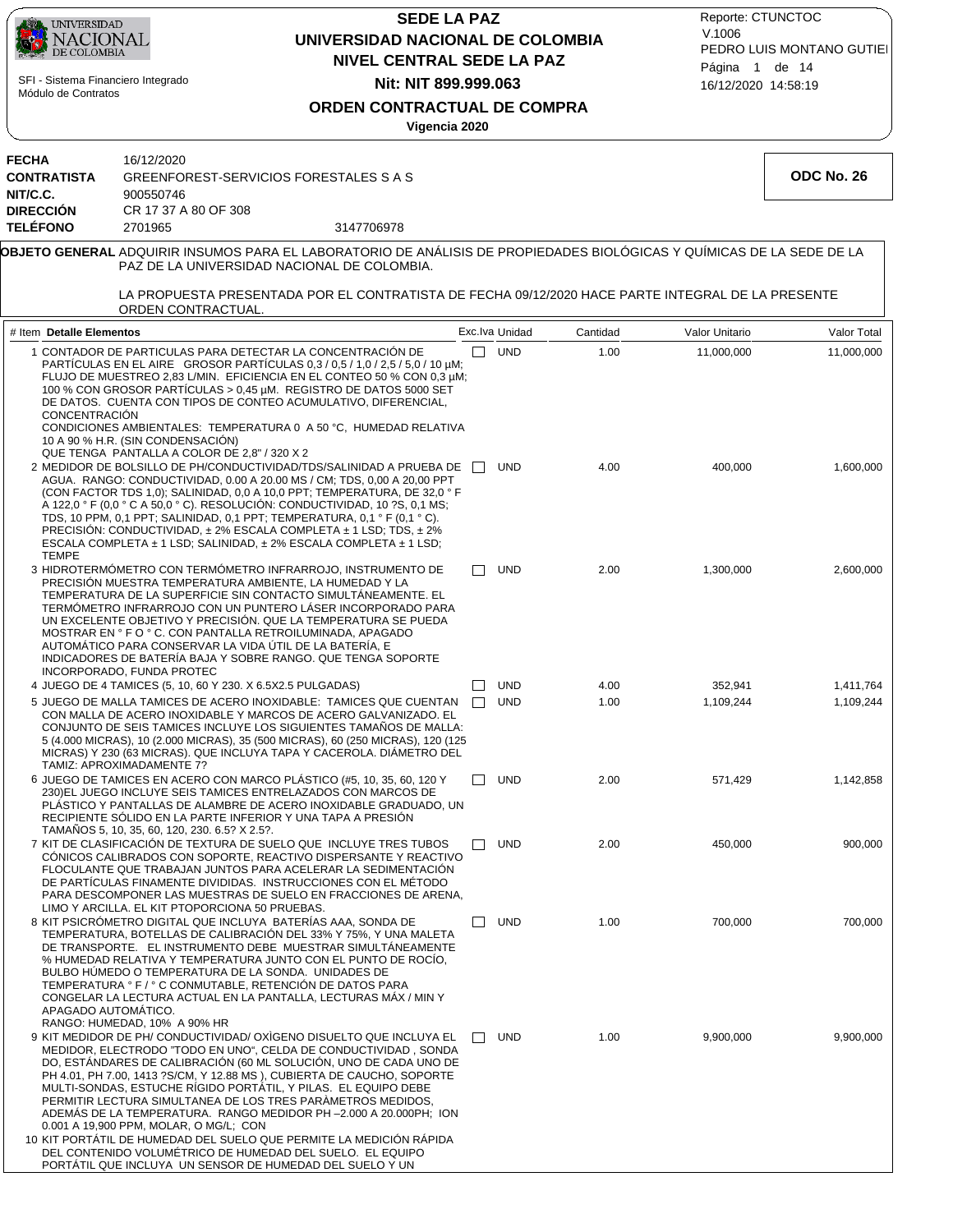

**FECHA** 16/12/2020

**NIT/C.C.** 900550746

**DIRECCIÓN** CR 17 37 A 80 OF 308

**CONTRATISTA** GREENFOREST-SERVICIOS FORESTALES S A S

# **NIVEL CENTRAL SEDE LA PAZ SEDE LA PAZ UNIVERSIDAD NACIONAL DE COLOMBIA Nit: NIT 899.999.063**

16/12/2020 14:58:19 PEDRO LUIS MONTANO GUTIEI Reporte: CTUNCTOC V.1006 Página 2 de 14

**ODC No. 26**

4,200,000

5,000,000

Valor Total

 1,300,000 5,300,000

3,500,000

240,000

2,500,000

1,500,000

672,268

1,613,444

# **ORDEN CONTRACTUAL DE COMPRA**

**Vigencia 2020**

| <b>TELEFONO</b>          | 2701965                                                   | 3147706978                                                                                                                                                                                                                                                                                                                                                                                                                                                                                                                                                                                                                                                                                                                                                                                                      |                      |                |              |                        |
|--------------------------|-----------------------------------------------------------|-----------------------------------------------------------------------------------------------------------------------------------------------------------------------------------------------------------------------------------------------------------------------------------------------------------------------------------------------------------------------------------------------------------------------------------------------------------------------------------------------------------------------------------------------------------------------------------------------------------------------------------------------------------------------------------------------------------------------------------------------------------------------------------------------------------------|----------------------|----------------|--------------|------------------------|
| # Item Detalle Elementos |                                                           |                                                                                                                                                                                                                                                                                                                                                                                                                                                                                                                                                                                                                                                                                                                                                                                                                 |                      | Exc.Iva Unidad | Cantidad     | <b>Valor Unitario</b>  |
| PRECISIÓN;               | REQUISITO DE ENERGÍA: 5 A 14 VDC, 18MA PARA 1S / RANGO DE | MEDIDOR DE HUMEDAD DEL SUELO. PRECISIÓN DEL SENSOR DE HUMEDAD<br>DEL SUELO: ± 3.0% VOL SOBRE 0 A 70% VOL Y 0 A 60 ° C; RANGO DE<br>MEDICIÓN: 0 A 100% VOL PERO MENOS PRECISO SOBRE 70% VOL. /<br>FUNCIONAMIENTO: -20 ° C A 60 ° C / MEDIO AMBIENTE: IP68 / PRECISION DEL M<br>11 KIT DE MEDIDOR PORTÁTIL DE 9 PARÁMETROS, ES UN MEDIDOR 9 EN 1 CON<br>RENDIMIENTO DE LABORATORIO QUE MIDE CONCENTRACIÓN / SATURACIÓN<br>DE OXÍGENO DISUELTO, PH, MV, CONDUCTIVIDAD, TDS, SALINIDAD,<br>RESISTIVIDAD Y TEMPERATURA. SUS CARACTERÍSTICAS INCLUYEN:<br>COMPENSACIÓN AUTOMÁTICA DE SALINIDAD Y PRESIÓN BAROMÉTRICA<br>MANUAL; COMPENSACIÓN POR MEDICIONES DE OD; CARCASA IMPERMEABLE<br>(CUMPLE CON IP57); CALIBRACIÓN DE PH DE UN BOTÓN (4, 7 Y 10PH);<br>ELECCION DE CALIBRACION DE PH DE 3 PUNTOS PARA UNA MEJOR | <b>UND</b><br>$\Box$ | <b>UND</b>     | 1.00<br>1.00 | 4,200,000<br>5,000,000 |
|                          | LUX CON RESOLUCIÓN MÁXIMA A 0,01 FC / LUX                 | 12 LUXÓMETRO O MEDIDOR DE LUZ CON AMPLIA GAMA DE 40,000FC A 400,000                                                                                                                                                                                                                                                                                                                                                                                                                                                                                                                                                                                                                                                                                                                                             |                      | <b>UND</b>     | 1.00         | 1,300,000              |
|                          | COMPONENTES DEL MEDIDOR DE CORRIE                         | 13 MEDIDOR DE CORRIENTE ES UN MEDIDOR DE FLUJO DE CAUDAL<br>CORRIENTOMETRO AGUA QUE PRESENTA UNA RUEDA DE CUBO<br>EQUILIBRADA CON PRECISION QUE SE MONTA EN UN PIVOTE VERTICAL Y SE<br>GIRA POR EL FLUJO DE AGUA. LA VELOCIDAD DE ROTACIÓN ES<br>PROPORCIONAL A LA VELOCIDAD DEL AGUA. EL INDICADOR DE FLUJO<br>DIGITAL PROPORCIONA UNA VISUALIZACIÓN DIGITAL DIRECTA DE LA<br>VELOCIDAD DEL FLUJO EN PIES O METROS POR SEGUNDO, DESDE 0,2 A 32<br>PIES POR SEGUNDO O DE 0.06 A 7.6 METROS POR SEGUNDO.                                                                                                                                                                                                                                                                                                         |                      | <b>UND</b>     | 1.00         | 5,300,000              |
|                          |                                                           | 14 MEDIDOR DE NIVEL DE AGUA, CON SONDA Y CABLE DE 200 PIES. EL CABLE<br>CONSISTE EN UNA CUBIERTA RESISTENTE Y CONDUCTORES COAXIALES DE<br>ACERO INOXIDABLE. EL CABLE DEBE SER FLEXIBLE CON UNA CUBIERTA DE<br>POLIETILENO DE ALTA RESISTENCIA Y MARCAS PERMANENTES GRABADAS<br>CON LÁSER CADA 1/100 PIES O CADA MILÍMETRO. POSEE UN CONDUCTOR<br>CENTRAL DE ACERO INOXIDABLE QUE AGREGA FUERZA E IMPIDE EL<br>ESTIRAMIENTO. LAS PUNTAS ANGOSTAS SON DE ACERO INOXIDABLE.                                                                                                                                                                                                                                                                                                                                        | $\Box$               | <b>UND</b>     | 1.00         | 3,500,000              |
| PRECISIÓN DE 100%.       |                                                           | 15 MEDIDOR DEL SUELO 3-EN-1, QUE EN UN DISPOSITIVO MIDE LA HUMEDAD, PH<br>/ ACIDEZ Y LUZ 100%. NO REQUIERE BATERÍAS, ES COMPACTA Y PORTÁTIL.                                                                                                                                                                                                                                                                                                                                                                                                                                                                                                                                                                                                                                                                    |                      | <b>UND</b>     | 2.00         | 120,000                |
| CМ                       |                                                           | 16 MEDIDOR DIGITAL DE COMPACTACIÓN DE SUELO EQUIPADO CON UN CONO<br>DE ACERO DE 1,2 CM QUE GARANTIZA AÑOS DE SERVICIO. UN SENSOR DE<br>FUERZA ELECTRÓNICO ELIMINA LA NECESIDAD DE CAMBIAR EL TAMAÑO DEL<br>CONO PARA MEJORAR LA RESOLUCIÓN. EL EJE DEL MEDIDOR ESTÁ<br>MARCADO CADA 4? (10 CM) PARA UNA REFERENCIA DE PROFUNDIDAD<br>SIMPLE. RANGO 0 A 825 PSI (0 A 5.690 KPA) / RESOLUCION $\pm$ 1 PSI (5 KPA) /<br>PRECISIÓN ± 15 PSI (100 KPA) / PROFUNDIDAD MÁXIMA DE PENETRACIÓN 76                                                                                                                                                                                                                                                                                                                        |                      | <b>UND</b>     | 1.00         | 2,500,000              |
|                          | PANTALLA CODIFICADA POR COLORES VERDE, 0 A 2              | 17 MEDIDOR DIGITAL DE HUMEDAD DEL SUELO QUE CONTIENE UNA SONDA DE<br>ACERO INOXIDABLE RESISTENTE DE 8 PULGADAS. MONITOREA LOS NIVELES<br>DE HUMEDAD EN EL SUELO DEL 0 AL 50% Y UNA OPERACIÓN FÁCIL CON UNA<br>SOLA MANO. EL MEDIDOR PRESENTA UNA CARCASA DURADERA Y<br>RESISTENTE AL AGUA CON UNA GRAN PANTALLA LCD, RETENCION DE DATOS<br>PARA CONGELAR LAS LECTURAS EN LA PANTALLA Y FUNCIÓN MÍNIMA /<br>MÁXIMA. QUE INCLUYA UNA SONDA DE HUMEDAD REEMPLAZABLE, LA TAPA<br>DEL SENSOR DE LA SONDA. RANGO DE MEDICIÓN DEL CONTENIDO DE H                                                                                                                                                                                                                                                                       |                      | <b>UND</b>     | 1.00         | 1,500,000              |
|                          |                                                           | 18 TERMÓMETRO DE BOLSILLO CON INFRARROJOS COMPACTO QUE<br>PROPORCIONA LECTURAS DE TEMPERATURA EN ° F O ° C. ALOJADO EN UNA<br>CAJA DE ALEACIÓN DE METAL, EL TERMÓMETRO CUENTA CON UNA<br>PANTALLA LCD, INDICADOR DE BATERÍA BAJA Y APAGADO AUTOMATICO<br>DESPUÉS DE 15 SEGUNDO. RANGO: -27º F A 428 ºF (-33 º C A 220 º C).<br>PRECISIÓN: ± 2% DE LECTURA O ± 2 °C. RESOLUCIÓN: 0.1 °. DISTANCIA AL<br>COCIENTE DEL TAMANO DEL PUNTO: 1: 1. PRESET DE EMISIVIDAD: 0.95.<br>TIEMPO DE RESPUESTA: 1 SEGUNDO. RANGO DE FUNCIONAMIENTO: 32º F A                                                                                                                                                                                                                                                                     |                      | <b>UND</b>     | 4.00         | 168.067                |
|                          | PORTUGUÉS Y ESPAÑOL.                                      | 19 TERMÓMETRO DIGITAL QUE CUENTA CON UNA SONDA DE TEMPERATURA DE<br>ACERO INOXIDABLE, CUBIERTA DE LA SONDA CON EL CLIP DE BOLSILLO,<br>MEMORIA MÁXIMO / MÍNIMO, RANGO DE MEDICIÓN DESDE MENOS 50 A 300<br>GRADOS CELSIUS. RESOLUCIÓN DE 0,1, UNA BATERÍA LR44. QUE INCLUYA<br>DECLARACIÓN DE TRAZABILIDAD QUE INDICA LA PRECISIÓN TRAZABLE A NIST<br>Y DKD EN VARIOS IDIOMAS (INGLÉS, FRANCÉS, ALEMÁN, ITALIANO,                                                                                                                                                                                                                                                                                                                                                                                                |                      | <b>UND</b>     | 4.00         | 403,361                |

TERMÓMETRO INFRARROJO DE ALTA TEMPERATURA QUE MIDE LA 20 TEMPERATURA DE LA SUPERFICIE HASTA 1400 ° F (760 ° C). LA ALTA RELACIÓN DE DISTANCIA DE OBJETIVO DE 16 A 1 LE PERMITE MEDIR ÁREAS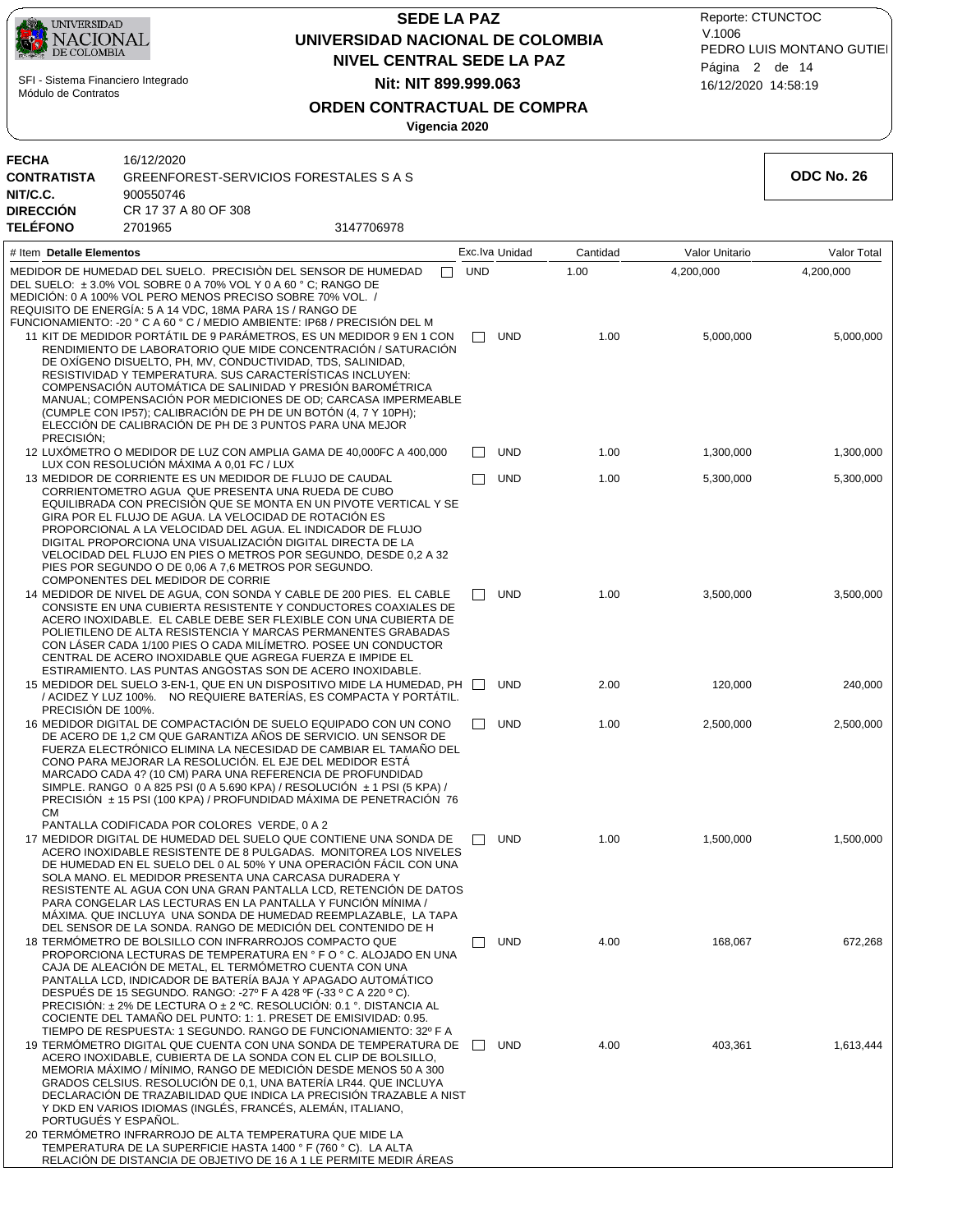

 SFI - Sistema Financiero Integrado Módulo de Contratos

# **NIVEL CENTRAL SEDE LA PAZ SEDE LA PAZ UNIVERSIDAD NACIONAL DE COLOMBIA Nit: NIT 899.999.063**

16/12/2020 14:58:19 PEDRO LUIS MONTANO GUTIEI Reporte: CTUNCTOC V.1006 Página 3 de 14

**ODC No. 26**

## **ORDEN CONTRACTUAL DE COMPRA**

**Vigencia 2020**

| # Item Detalle Elementos                              |                      |            |  |  |  |
|-------------------------------------------------------|----------------------|------------|--|--|--|
| <b>TELÉFONO</b>                                       | 2701965              | 3147706978 |  |  |  |
| DIRECCIÓN                                             | CR 17 37 A 80 OF 308 |            |  |  |  |
| NIT/C.C.                                              | 900550746            |            |  |  |  |
| GREENFOREST-SERVICIOS FORESTALES S A S<br>CONTRATISTA |                      |            |  |  |  |
| FECHA                                                 | 16/12/2020           |            |  |  |  |
|                                                       |                      |            |  |  |  |

| # Item Detalle Elementos                                                                                                                                                                                                                                                                                                                                                                                                                                                                                                                                                                                                                                                                           |                       |              | Exc.Iva Unidad | Cantidad | Valor Unitario | Valor Total |
|----------------------------------------------------------------------------------------------------------------------------------------------------------------------------------------------------------------------------------------------------------------------------------------------------------------------------------------------------------------------------------------------------------------------------------------------------------------------------------------------------------------------------------------------------------------------------------------------------------------------------------------------------------------------------------------------------|-----------------------|--------------|----------------|----------|----------------|-------------|
| DE SUPERFICIE MÁS PEQUEÑAS A DISTANCIAS MAYORES. LOS<br>ADAPTADORES INCLUYEN EMISIVIDAD AJUSTABLE DE 0.1 A 1.00 PARA<br>AUMENTAR LA PRECISION DE LA MEDICION PARA DIFERENTES SUPERFICIES;<br>PUNTOS DE AJUSTE ALTO / BAJO AJUSTABLES CON ALERTAS DE ALARMA<br>AUDIBLES CUANDO LA TEMPERATURA EXCEDE LOS PUNTOS DE AJUSTE<br>PROGRAMADOS; A                                                                                                                                                                                                                                                                                                                                                         | <b>UND</b><br>$\perp$ |              |                | 1.00     | 840,336        | 840,336     |
| 21 TUBO DE MUESTREO DE SUELO QUE PERMITE MUESTREO SUPERFICIAL.<br>CUENTA CON FILO CON DIENTES DE SIERRA, DE ACERO LIVIANO<br>GALVANIZADO, CÓNICO PARA UNA FÁCIL EXTRACCIÓN DEL NÚCLEO. EL<br>LATERAL ESTÁ RECORTADO PARA LA INSPECCIÓN DEL NÚCLEO DEL SUELO<br>MIENTRAS ESTÁ TODAVÍA EN EL TUBO Y PARA UNA FÁCIL EXTRACCIÓN DEL<br>NUCLEO. TOMA UNA MUESTRA DE NUCLEO DE 1 «A UNA PROFUNDIDAD DE<br>10». QUE INCLUYA 20 BOLSAS DE MUESTREO DE SUELO.                                                                                                                                                                                                                                               |                       |              | <b>UND</b>     | 2.00     | 290,000        | 580,000     |
| 22 ALTIMETRO DE BOLSILLO / BARÓMETRO, EN ESCALA MÉTRICA, CON<br>GRADUACIONES DE 20M. RANGOS: 0 A 5.000 M; 620 A 1040 HPA. INDICA<br>ALTITUD CON PRECISIÓN HASTA 15.000 PIES. ADEMÁS MUESTRA LA PRESIÓN<br>BAROMETRICA. CUENTA CON UN INDICADOR DE TENDENCIA DEL CLIMA QUE<br>PREDICE EL TIEMPO DESPEJADO O TORMENTOSO.                                                                                                                                                                                                                                                                                                                                                                             |                       |              | <b>UND</b>     | 2.00     | 361,344        | 722,688     |
| 23 BANDEJA DE DISECCIÓN CON FONDO DE ALMOHADILLA FLEXIBLE DE<br>ALUMINIO RESISTENTE CUENTA CON UN FLEX-PAD DISECTO EN LA PARTE<br>INFERIOR EN LUGAR DE CERA. LA ALMOHADILLA EXTRAIBLE DE LARGA<br>DURACIÓN OFRECE UNA SUPERFICIE LISA, LIMPIA E INODORO. LA CACEROLA<br>MIDE 11-1 / 2 «X 7-1 / 2»                                                                                                                                                                                                                                                                                                                                                                                                  |                       |              | <b>UND</b>     | 10.00    | 250,000        | 2,500,000   |
| 24 BRÚJULA MILITAR SEMIPROFESIONAL CON ESPEJO FRONTAL CON LINEAS DE  <br>OBSERVACIÓN. CON FLECHA OSCURA RESPLANDECIENTE, FUNDIDA CON<br>INYECCIÓN DE ZINC RESISTENTE, ACOLLADOR, ANILLO DE BISEL GIRATORIO.<br>TIENE UNA CÁPSULA TERMOELÁSTICA LLENA DE LÍQUIDO CON ESFERA<br>FLOTANTE PARA UNA MEJOR ROTACIÓN DEL IMÁN, CONEXIÓN CON TRÍPODE,<br>NUDO PARA EL PULGAR. GRÁFICO DE CONVERSIÓN: ÁNGULO, GRADIENTE,<br>DISTANCIA. SUSLLENTES DE OBSERVACIÓN CON DIOPTRÍA AJUSTABLE.<br>TIENE UN NIVEL, SU REGLA DE CM (PULGADAS AL LADO OPU                                                                                                                                                           |                       |              | <b>UND</b>     | 2.00     | 84,034         | 168,068     |
| 25 BRÚJULA TIPO BRUNTON GEOLOGÍA TOPOGRAFÍA FORESTAL, CON<br>CARACTERÍSTICA NIVEL DE BURBUJA. INCLUYE UNA BRÚJULA, NIVEL<br>CLINOMETRO, ESPEJO CON LINEA DE FE Y AVISTAMIENTO, AVISTAMIENTO<br>AGUJERO, INDUCCIÓN HUMEDECIDO AGUJA, PUNTOS DE MIRA AJUSTABLE,<br>FLUORESCENTE DE LINEA.<br>ESTÁ FABRICADO EN PLÁSTICO, DURABLE, PEQUEÑO Y LIGERO POR LO QUE<br>SE PUEDE PONER EN EL BOLSILLO Y LLEVAR EN CUALQUIER LUGAR. TIENE<br>NUMERO LEGIBLE EN LA PLACA DE DIAL, FÁCIL DE LEER Y OBTENER EL<br>NUMERO EXACTO. EL DIAL PUEDE BRILLAR EN                                                                                                                                                       |                       |              | <b>UND</b>     | 2.00     | 210,084        | 420,168     |
| 26 CALIBRE PIE DE REY DIGITAL, CAMPO DE MEDIDA: 150 MM, RESOLUCION: 0,01<br>MM. VARILLA DE PROFUNDIDAD RECTANGULAR. DISPLAY GRANDE CON<br>CIFRAS DE 9 MM DE ALTURA.                                                                                                                                                                                                                                                                                                                                                                                                                                                                                                                                |                       |              | <b>UND</b>     | 4.00     | 294,118        | 1,176,472   |
| 27 CALIBRADOR VERNIER PIE REY DE ACERO INOXIDABLE 6 PULGADAS, 150 MM,<br>LAS CARAS DE MEDICION DE TIERRA DE PRECISION PERMITEN MEDICIONES<br>DE EXTERIOR, INTERIOR, PROFUNDIDAD Y PASO VALOR DE UN OBJETO. LA<br>PANTALLA MÉTRICA O IMPERIAL SE PUEDE CONFIGURAR A CERO EN<br>CUALQUIER POSICIÓN. SU PINZA ESTÁ CONSTRUIDA DE ACERO INOXIDABLE<br>ENDURECIDO DE ALTA CALIDAD                                                                                                                                                                                                                                                                                                                       |                       | $\mathbf{1}$ | <b>UND</b>     | 6.00     | 151,261        | 907,566     |
| 28 CINTA DE FIBRA DE VIDRIO RECUBIERTA DE PVC QUE PERMITE QUE PUEDA<br>MOJARSE Y LIMPIARSE FÁCILMENTE, CON MANGO ERGONÓMICO CON<br>CUBIERTA DE GOMA PARA UN AGARRE SEGURO, DE LONGITUD 100 M (328FT)                                                                                                                                                                                                                                                                                                                                                                                                                                                                                               |                       | $\perp$      | <b>UND</b>     | 2.00     | 150,000        | 300,000     |
| 29 CINTA HECHA DE TELA SINTÉTICA, REFORZADA CON CABLES DE LATÓN DE<br>FOSFORO. CON GANCHO AUTORREVERSIBLE. 1,6 MM DE ANCHO. 10 METROS<br>LINEAL                                                                                                                                                                                                                                                                                                                                                                                                                                                                                                                                                    |                       |              | <b>UND</b>     | 2.00     | 294,117        | 588,234     |
| 30 CLINÓMETRO QUE PERMITE MEDIR DE LA INCLINACIÓN O PENDIENTE. SE<br>ENCUENTRA EN CARCASA DE ALUMINIO COMPACTO Y RESISTENTE QUE<br>PROTEGE CONTRA IMPACTOS, CORROSIÓN Y EL AGUA.<br>LA ESCALA ESTÁ GRADUADA EN PORCENTAJE Y GRADOS (0-90 °, 0-150%);<br>ESCALA DE LA BRÚJULA ESTÁ EN ACIMUT (0-360 °) CON LA OPCIÓN DE<br>AJUSTE DE LA DECLINACIÓN (20 ° ESTE Y OESTE).<br>LA BRÚJULA ESTÁ EQUILIBRADA PARA USO GLOBAL Y SE GRADUÓ EN<br>INCREMENTOS DE 2.1 °, Y EL CLINÓMETRO SE GRADUÓ EN INCREMENTOS DE<br>$1^{\circ}$ / 1%.<br>TANTO LA BRÚJULA Y CLI<br>31 DENDRÓMETROS DE BANDA MANUAL. ALTA TENSIÓN, PARA ÁRBOLES DE MÁS<br>DE 20 PULGADAS DE DIAMETRO. ESTA CONSTRUIDO DE ACERO INOXIDABLE |                       |              | <b>UND</b>     | 2.00     | 924,370        | 1.848.740   |

DE 20 PULGADAS DE DIÁMETRO. ESTA CONSTRUIDO DE ACERO INOXIDABLE Y LATÓN CON UN TORNILLO DE MARIPOSA DE NYLON ESTABILIZADO CON UV. CONSISTE EN LA BANDA ALREDEDOR DE LA CIRCUNFERENCIA DEL TRONCO (SE PUEDE APLICAR A LOS DIÁMETROS DEL TRONCO DE 1 PULGADA Y MÁS) Y 31 DEND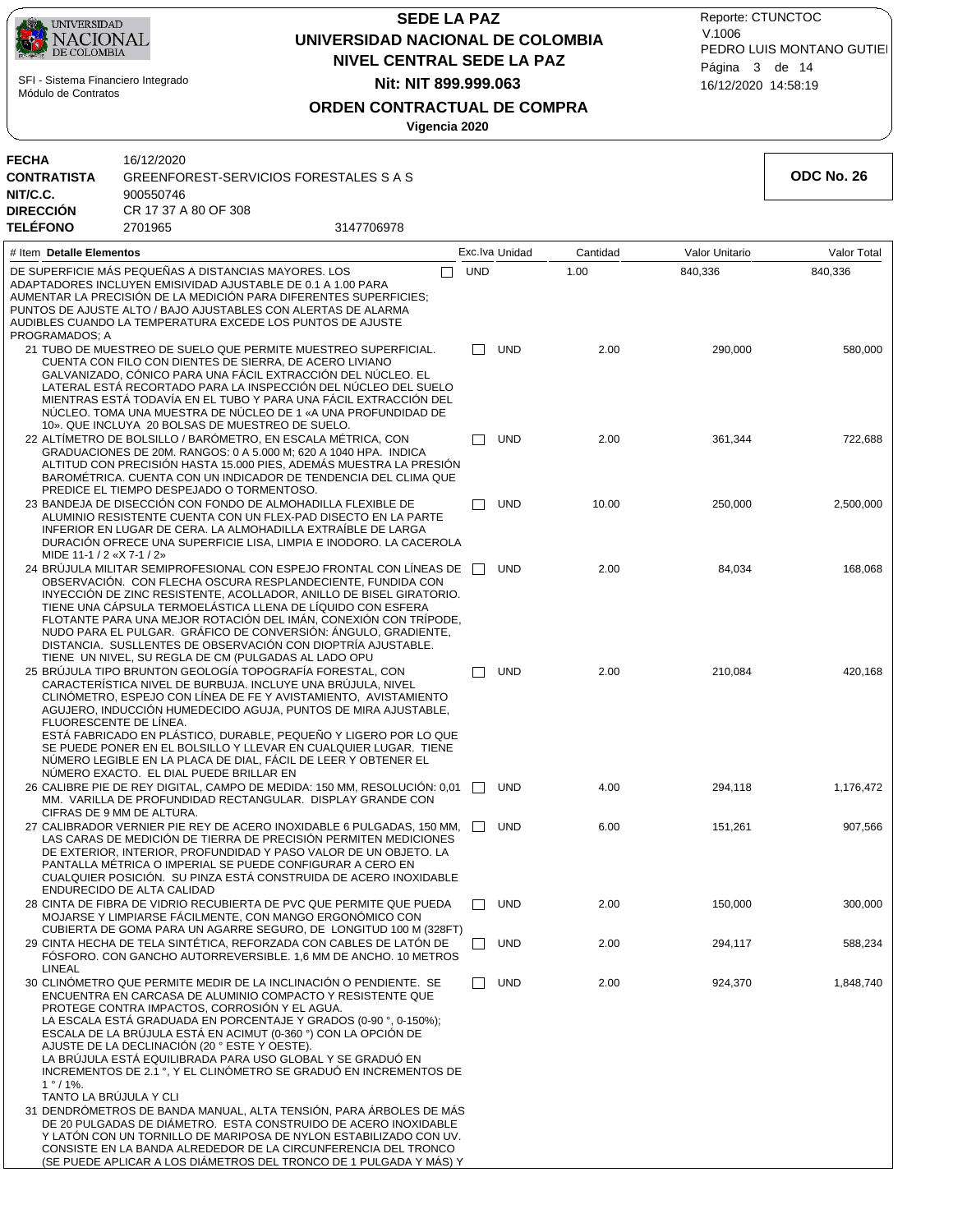

**Detalle Elementos** # Item

 SFI - Sistema Financiero Integrado Módulo de Contratos

# **NIVEL CENTRAL SEDE LA PAZ SEDE LA PAZ UNIVERSIDAD NACIONAL DE COLOMBIA Nit: NIT 899.999.063**

16/12/2020 14:58:19 PEDRO LUIS MONTANO GUTIEI Reporte: CTUNCTOC V.1006 Página 4 de 14

Valor Unitario

## **ORDEN CONTRACTUAL DE COMPRA**

**Vigencia 2020**

Exc.Iva Unidad

Cantidad

| FECHA       | 16/12/2020                             |            |
|-------------|----------------------------------------|------------|
| CONTRATISTA | GREENFOREST-SERVICIOS FORESTALES S A S |            |
| NIT/C.C.    | 900550746                              |            |
| DIRECCIÓN   | CR 17 37 A 80 OF 308                   |            |
| TELÉFONO    | 2701965                                | 3147706978 |

| UN MÉTODO PARA MEDIR CAMBIOS MUY PEQUEÑOS EN LA LONGITUD DE LA<br>$\mathbf{L}$<br>BANDA. EL MÉTODO CONSISTE EN DOS ESCALAS MÉTRICAS (MILIMÉTRICAS).<br>UNA ESCALA ES FIJA. LA SEGUNDA ESCALA SE ADJUN                                                                                                                                                                                                                                                                                                                                             | <b>UND</b>   |            | 5.00 | 336,134    | 1,680,670  |
|---------------------------------------------------------------------------------------------------------------------------------------------------------------------------------------------------------------------------------------------------------------------------------------------------------------------------------------------------------------------------------------------------------------------------------------------------------------------------------------------------------------------------------------------------|--------------|------------|------|------------|------------|
| 32 DENSIÓMETRO CÓNCAVO (DENSIDAD DE COPA), ES ESFÉRICO, EL<br>INSTRUMENTO SE ENCUENTRA MONTADO SOBRE UNA CAJITA DE MADERA,<br>CON NIVEL ESFÉRICO DE BURBUJA, UN ESPEJO CÓNCAVO SUBDIVIDO POR<br>UNA MALLA QUE CONSTA DE 24 CUADROS.                                                                                                                                                                                                                                                                                                               | $\Box$       | <b>UND</b> | 4.00 | 588,235    | 2,352,940  |
| 33 HIPSÓMETRO CON RANGO DE MEDICIÓN: 10-500 M / 11-550 YDS / 33-999 PIES.<br>MIDE LA DISTANCIA REAL, LA DISTANCIA HORIZONTAL, LA ALTURA, EL<br>ÁNGULO Y LA SEPARACIÓN VERTICAL (DIFERENCIA EN ALTURA ENTRE DOS<br>BLANCOS) FUNCIONES DE MEDICIÓN, LA MEDICIÓN DE TRES PUNTOS<br>(ALTURA ENTRE DOS PUNTOS). CUENTA CON UNA PANTALLA INTERNA QUE<br>MUESTRA LA DISTANCIA LINEAL EN INCREMENTOS DE 0.1 YARDAS / METROS /<br>PIES HASTA 1000 YARDAS / METROS; 1 YARDA / METRO / PIE MÁS ALLÁ DE<br>1000 YARDAS / METROS. DISTANCIA HORIZONTAL         | П            | <b>UND</b> | 1.00 | 2,941,177  | 2,941,177  |
| 34 LIENZA EN FIBRA DE VIDRIO, COMPUESTA POR HILOS DE FIBRA DE VIDRIO<br>CUBIERTO CON PVC RESISTENTES AL DESGASTE. TIENE CAJA FABRICADA<br>EN RESINA DE ALTO IMPACTO. LA CINTA ESTÁ GRADUADA POR AMBOS<br>LADOS CON: CENTIMETROS-METROS Y PULGADAS-PIES.                                                                                                                                                                                                                                                                                           | ΓI           | <b>UND</b> | 1.00 | 71,428     | 71,428     |
| 35 MACHETE - PEINILLA DE 16 PULGADAS, CON TRES CANALES. ESTE MACHETE<br>MIDE APROXIMADAMENTE 21.1/2" Y LA SOLA CUCHILLA MIDE 16".                                                                                                                                                                                                                                                                                                                                                                                                                 | $\mathbf{1}$ | <b>UND</b> | 1.00 | 30,000     | 30,000     |
| 36 MACHETE - PEINILLA DE 18 PULGADAS, CON HOJA EN ACERO CARBONO 18"<br>CON FILO LISO, MANGO EN POLIPROPILENO FIJADO CON CLAVOS DE<br>ALUMINIO. POLIPROPILENO ; MEDIDAS 22 MM ALTO X 42 MM ANCHO X 565 MM<br>LARGO                                                                                                                                                                                                                                                                                                                                 |              | <b>UND</b> | 1.00 | 30,000     | 30,000     |
| 37 MACHETE - PEINILLA DE 20 PULGADAS, CON HOJA DE ACERO CARBONO 20"<br>CON FILO LISO, MANGO EN POLIPROPILENO FIJADO CON CLAVOS DE<br>ALUMINIOPOLIPROPILENO ; MEDIDAS 22 MM ALTO X 42 MM ANCHO X 620 MM<br>LARGO                                                                                                                                                                                                                                                                                                                                   | $\Box$       | <b>UND</b> | 1.00 | 30,000     | 30,000     |
| 38 SENSOR RADIACIÓN SOLAR, QUE MIDE LA RADIACIÓN SOLAR GLOBAL<br>MEDIANTE UN FOTODIODO DE SILICIO DE ALTA PRECISIÓN UBICADO DENTRO<br>DE UNA CARCASA PLASTICA.RESPUESTA ESPECTRAL: 400 A 1.100 NM.<br>RANGO: 0 A 1.800 W/M2 Y PRECISIÓN: ±5%                                                                                                                                                                                                                                                                                                      | O.           | <b>UND</b> | 1.00 | 950,000    | 950,000    |
| 39 TELÉMERO QUE PROPORCIONA DE MANERA MÁS RÁPIDA LA DISTANCIA<br>EXACTA MEDIDA EN HASTA 1.200 YARDAS, (1.100 M) Y CUENTA CON EL MODO<br>DE PRIORIDAD DE PRIMER OBJETO. CUENTA CON MONOCULAR 7X RÁPIDO<br>, MEDICIONES DE UN SOLO TOQUE SIMPLES, INCREMENTOS DE MEDIA YARDA,<br>PANTALLA LCD, ES IMPERMEABLE Y A PRUEBA DE NIEBLA, ESTA LLENO DE<br>GAS NITRÓGENO, SELLADO CON JUNTAS TÓRICAS (EXCEPTO<br>COMPARTIMENTO DE LA BATERÍA), ÓPTICA MULTI, CILINDRO DE GOMA PARA<br>GAFAS PARA UNA FÁCIL VISUALIZACIÓN DE DIOPTRÍAS. OPCIÓN DE RETROILU |              | <b>UND</b> | 1.00 | 924,370    | 924,370    |
| 40 TERMOHIGROMETRO DIGITAL HTC-2 TEMPERATURA Y HUMEDAD, ES<br>TERMÓMETRO, HIGRÓMETRO, RELOJ Y CALENDARIO DIGITAL TODO EN UNO,<br>CON UNA PANTALLA LCD DE GRAN CARÁCTER CON BAJO CONSUMO DE<br>ENERGÍA. PROPORCIONA VISUALIZACIÓN DE LA TEMPERATURA INTERIOR Y<br>EXTERIOR, VISUALIZACION DE LA HUMEDAD INTERIOR Y VISUALIZACION DEL<br>TIEMPO. FUNCION DE MEMORIA MAXIMA Y MINIMA DE HUMEDAD Y<br>TEMPERATURA. SISTEMA DE VISUALIZACIÓN SELECCIONABLE DE 12 HORAS /<br>24 HORAS. TIENE INTERRUPTOR DE LA UNIDAD DE CENTIGRADO Y DE FAH            | $\Box$       | <b>UND</b> | 4.00 | 50,000     | 200,000    |
| 41 TRIMER, CORTARRAMAS O DESJARRETADORA DE 9 M DE LONGITUD CON<br>CABEZAL DE ALUMINIO O CON CORTE CRUZADO O CENTRAL RESORTE<br>EXTERNO INCLINADO; MANIOBRABLE A TRAVES DE UNA CUERDA. 9 (NUEVE)<br>MÓDULOS DE ALUMINIO REDONDO DE 1 ¼ PULGADA DE DIÁMETRO, DE 1.0 M<br>DE LARGO CADA UNO, CON ACOPLES DE NYLON, CON UN PIN DE SEGURIDAD<br>DE HIERRO CON RESORTE DE ALAMBRE ACERADO. UN ESTUCHE PARA TODO<br>EL EQUIPO DE TELA IMPERMEABLE. CABEZAL FINO 9 MÓDULOS                                                                                |              | <b>UND</b> | 1.00 | 1,428,571  | 1,428,571  |
| 42 MULTIPARÀMETRO DE CALIDAD DE AGUA PORTÀTIL PARA LA MEDICIÓN DE<br>TURBIDEZ, EL PH, LA ORP, LA CONDUCTIVIDAD, LA CONDUCTANCIA<br>ESPECÍFICA, LA SALINIDAD, EL TDS, RESISTENCIA, TSS, AMONIO, AMONIACO,<br>CLORURO, NITRATO, TEMPERATURA Y COORDENADAS GPS. TEMPERATURA<br>DE FUNCIONAMIENTO 0 A 50 °C (32 A 122 °F)<br>PARÁMETROS MEDIDOS: OXÍGENO DISUELTO (%), OXÍGENO DISUELTO (MG /                                                                                                                                                         |              | <b>UND</b> | 1.00 | 21,827,731 | 21,827,731 |

UND

1.00

1,900,000

1,900,000

L), TEMPERATURA, TURBIDEZ, CONDUCTIVIDAD, CONDUCTANCIA ESPECÍFICA, RESISTIVIDAD, SALINIDAD, DENSIDAD DEL AGUA, PH, ORP, AMONIO, NIT 43 RED ACUATICA, ES UNA RED DE MARCO RECTANGULAR 10 "X 18" DE ACERO INOXIDABLE; MANGO DE ALUMINIO DESMONTABLE CON FIJACIÓN DE ACERO INOXIDABLE ROSCADO; Y 10 PULGADAS DE PROFUNDIDAD REFORZADO CON

500 MICRAS DE RED DE NYLON NITEX®. 44 RED (LAMOTTE®), CON BORDE D-RED DE DOCE PULGADAS, ESTÁ EQUIPADO CON UNA PESADA BOLSA DE LONA DE APROXIMADAMENTE 6-1 / 2 «DE

**ODC No. 26**

Valor Total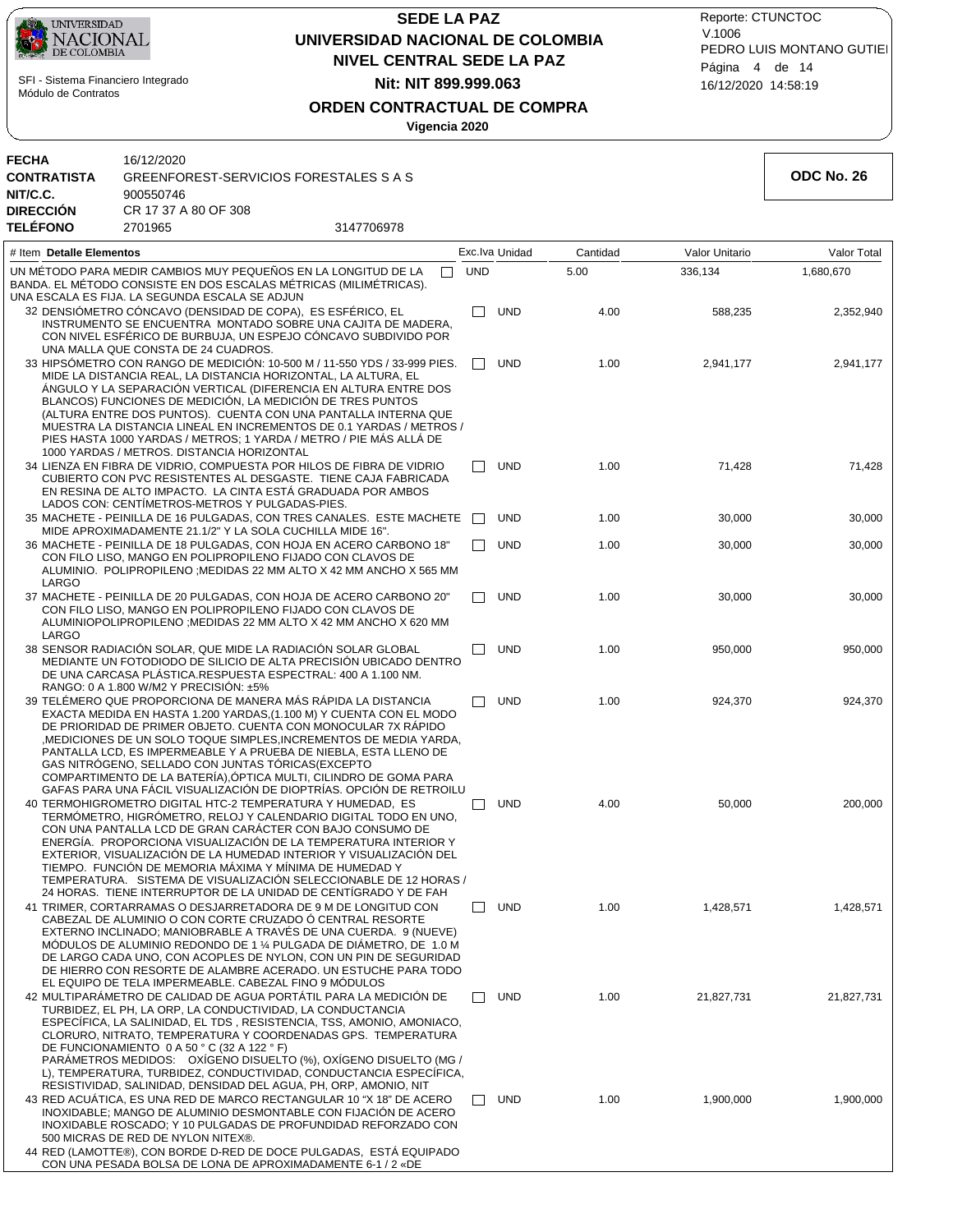

# **NIVEL CENTRAL SEDE LA PAZ SEDE LA PAZ UNIVERSIDAD NACIONAL DE COLOMBIA Nit: NIT 899.999.063**

16/12/2020 14:58:19 PEDRO LUIS MONTANO GUTIEI Reporte: CTUNCTOC V.1006 Página 5 de 14

**ODC No. 26**

## **ORDEN CONTRACTUAL DE COMPRA**

| FECHA<br>CONTRATISTA | 16/12/2020<br>GREENFOREST-SERVICIOS FORESTALES S A S |            |
|----------------------|------------------------------------------------------|------------|
| NIT/C.C.             | 900550746                                            |            |
| DIRECCIÓN            | CR 17 37 A 80 OF 308                                 |            |
| <b>TELÉFONO</b>      | 2701965                                              | 3147706978 |

| <b>I ELEFUNU</b>         | 7101909                                                                                                                                                                                                                                                                                                                                                                                                                                                                                                                                                                                       | 3147700970 |        |            |                |          |                |             |
|--------------------------|-----------------------------------------------------------------------------------------------------------------------------------------------------------------------------------------------------------------------------------------------------------------------------------------------------------------------------------------------------------------------------------------------------------------------------------------------------------------------------------------------------------------------------------------------------------------------------------------------|------------|--------|------------|----------------|----------|----------------|-------------|
| # Item Detalle Elementos |                                                                                                                                                                                                                                                                                                                                                                                                                                                                                                                                                                                               |            |        |            | Exc.Iva Unidad | Cantidad | Valor Unitario | Valor Total |
|                          | PROFUNDIDAD UNIDA AL MARCO METÁLICO CON ANILLOS DE SUJECIÓN. LA<br>PARTE INFERIOR DE LA BOLSA ES UN MATERIAL DE MALLA DE NYLON DE<br>APROXIMADAMENTE 500 MICRAS. LA FALDA DE LA LONA SE EXTIENDE TRES<br>PULGADAS DEBAJO DE LA PARTE INFERIOR DE LA BOLSA PARA PROTEGER<br>LA MALLA. LONGITUD: 52 «; 84 «COMPLETAMENTE EXTENDIDO.                                                                                                                                                                                                                                                             |            | $\Box$ | <b>UND</b> |                | 1.00     | 850,000        | 850,000     |
| MUESTREOS. EL            | 45 RED SURBER NYLON 500 MICRAS: BASTIDOR CONSTRUIDO EN ACERO<br>INOXIDABLE AISI 316 DE 2MM DE 20X25 CM. AREA DE MUESTREO ENTRE LA<br>RED Y BOCA DE 500M. CUENTA CON UNA MALLA DE 500 MICRAS CON<br>BORDES REFORZADOS DE NYLON. ESTA EQUIPADO CON ASA EN LA PARTE<br>SUPERIOR / LONGITUD TOTAL 65CM Y 2KG DE PESO.<br>MARCO: CONFORMADO POR DOS MARCOS, CUADRADOS, PLEGADIZOS, CON<br>EL PROPOSITO DE FACILITAR SU UTILIZACIÓN Y ALMACENAMIENTO, ASÍ COMO<br>PARA PROTEGER LA MALLA DE DESGASTES AL MOMENTO DE REALIZAR LOS                                                                    |            |        |            | <b>UND</b>     | 1.00     | 2,352,941      | 2,352,941   |
|                          | 46 ALFILERES ENTOMOLÓGICOS TAMAÑO 0 X 100 U: CALIDAD INSECTO,<br>ALFILERES TAMANO 0, ESPIGAS DE MUESTRAS DE ACERO INOXIDABLE 40 MM<br>DE LARGO 0.29 MM DIAM (# 0 PAQUETE DE 100)                                                                                                                                                                                                                                                                                                                                                                                                              |            |        |            | <b>UND</b>     | 5.00     | 21,008         | 105.040     |
|                          | 47 ALFILERES ENTOMOLÓGICOS TAMAÑO 00 X 100U: ALFILERES DE INSECTO DE  <br>CALIDAD TAMANO 00, ESPIGAS PARA MUESTRAS ACERO INOXIDABLE 40 MM<br>DE LARGO 0.27 MM DIAMETRO (N.º 00 PAQUETE DE 100)                                                                                                                                                                                                                                                                                                                                                                                                |            |        |            | <b>UND</b>     | 5.00     | 21,008         | 105,040     |
|                          | 48 ALFILERES ENTOMOLÓGICOS TAMAÑO 1 X 100U: CALIDAD INSECTO, TAMAÑO<br>1, ESPIGAS PARA MUESTRAS DE ACERO INOXIDABLE, 40 MM DE LARGO, 0,32<br>MM DE DIAMETRO. HECHOS EN ACERO INOXIDABLE CON CABEZA<br>ELABORADA EN NAILON, DE APROXIMADAMENTE 39 MM DE LONGITUD.<br>PAQUETE DE 100 UNIDADES.                                                                                                                                                                                                                                                                                                  |            |        |            | <b>UND</b>     | 5.00     | 21,008         | 105,040     |
| UNIDADES.                | 49 ALFILERES ENTOMOLÓGICOS TAMAÑO 2 X 100U: CALIDAD INSECTO, TAMAÑO<br>2, ESPIGAS DE MUESTRAS DE ACERO INOXIDABLE 40 MM DE LARGO 0,38 MM<br>DIAMETRO. HECHOS EN ACERO INOXIDABLE CON CABEZA ELABORADA EN<br>NAILON, DE APROXIMADAMENTE 39 MM DE LONGITUD. PAQUETE DE 100                                                                                                                                                                                                                                                                                                                      |            |        |            | <b>UND</b>     | 5.00     | 21,008         | 105,040     |
|                          | 50 ALFILERES ENTOMOLÓGICOS TAMAÑO 3 X 100U: CALIDAD INSECTO, TAMAÑO □<br>3, ESPIGAS DE MUESTRAS DE ACERO INOXIDABLE 40 MM DE LARGO 0.45 MM<br>DIAM (# 3 PAQUETE DE 100). HECHOS EN ACERO INOXIDABLE CON CABEZA<br>ELABORADA EN NAILON, DE APROXIMADAMENTE 39 MM DE LONGITUD.<br>PAQUETE DE 100 UNIDADES.                                                                                                                                                                                                                                                                                      |            |        |            | <b>UND</b>     | 5.00     | 21,008         | 105,040     |
|                          | 51 ALFILERES ENTOMOLÓGICOS TAMAÑO 5 X 100U: CALIDAD INSECTO,<br>TAMANO 5, ESPIGAS DE MUESTRAS DE ACERO INOXIDABLE 40 MM DE LARGO<br>0,45 MM DIAM (# 5 PAQUETE DE 100). HECHOS EN ACERO INOXIDABLE CON<br>CABEZA ELABORADA EN NAILON, DE APROXIMADAMENTE 39 MM DE<br>LONGITUD. PAQUETE DE 100 UNIDADES.                                                                                                                                                                                                                                                                                        |            |        | $\Box$     | <b>UND</b>     | 5.00     | 21,008         | 105,040     |
|                          | 52 BASE RECOLECTORA PARA TRAMPA MALAISE SLAM BIOQUIP, ES UNA<br>TRAMPA MULTIUSO (SLAM TRAP) QUE PUEDE UTILIZARSE COMO UNA TRAMPA<br>MALAISE O UNA RED DE INTERCEPCION DE VUELO COLOCADA SOBRE EL<br>SUELO, O COLGADA DE LOS ARBOLES, ADEMAS DE SERVIR DE TRAMPA DE<br>EMERGENCIA DE INSECTOS ACUATICOS                                                                                                                                                                                                                                                                                        |            |        |            | <b>UND</b>     | 2.00     | 800,000        | 1,600,000   |
|                          | 53 CAJA PARA INSECTOS GABINETE UNIVERSIDAD DE CORNELL, CONSTRUIDO<br>EN MADERA DE TILO. FONDO FIJADO CON ESPUMA DE POLIETILENO DE 5/16".<br>CERRADURAS DE TAPA DE LATÓN, CON TIRADORES PARA ABRIR EL CAJÓN Y<br>PORTA TARJETAS. TAPA DE CRISTAL DE 18 ONZAS DE PESO. DIMENSIONES:<br>17 3/4" ANCHO X 15 1/4" PROFUNDO X 2 1/4 ALTO.                                                                                                                                                                                                                                                           |            |        | $\perp$    | <b>UND</b>     | 5.00     | 180,000        | 900,000     |
|                          | 54 KIT DE DISECCIÓN ENTOMOLÓGICO DE AULA QUE INCLUYE LAS<br>HERRAMIENTAS DE DISECCIÓN NECESARIAS PARA 20 ESTUDIANTES QUE<br>TRABAJAN SOLOS O 40 ESTUDIANTES QUE TRABAJAN EN PAREJAS.<br>CONTENIDO: 20 TIJERAS DE 4.5 «, 20 PINZAS DE 4.5», 20 MANGOS DE BISTURI,<br>100 HOJAS DE BISTURI, 20 AGUJAS RECTAS, 20 AGUJAS DE AFILAR<br>ANGULARES, 20 GOTEROS DE VIDRIO, 20 REGLAS DE PLÁSTICO DE 6 «, 300<br>PASADORES EN TY UNA BANDEJA DE ALMACENAMIENTO                                                                                                                                        |            |        |            | <b>UND</b>     | 2.00     | 800,000        | 1.600.000   |
|                          | 55 KIT DE PINZAS ENTOMOLÓGICAS DURAS X 6 UNIDADES, QUE INCLUYE: EN-                                                                                                                                                                                                                                                                                                                                                                                                                                                                                                                           |            |        | $\Box$     | <b>UND</b>     | 2.00     | 71.429         | 142.858     |
|                          | BKPESD-10-F: PINZA PUNTA FINA DE 120MM BKP®<br>56 KIT PARA ESTUDIANTES DE COLECCIÓN Y MONTAJE DE INSECTOS QUE<br>CONTIENE: RED DE COLECCIÓN DE INSECTOS AÉREOS HECHA DE NAILON DE<br>12" DE DIAMETRO, DE MANGO DE MADERA DURA DE 18". CAJA PARA<br>INSECTOS DE TABLERO DE FIBRAS, DE FONDO FIJO, $(9" X 13" X 2 ½")$ , DOS<br>TIPOS DE BOLSILLAS DE 4 ONZAS. FRASCOS DE YESO PARA MATAR<br>INSECTOS, FRASCOS CON FLUIDO DE ETHIL-ACETATO NO TÓXICO, PARA<br>MATAR INSECTOS; UNA PUNTA DE PALA, FÓRCEPS NIQUELADOS, TABLERO<br>PARA SEPARAR INSECTOS CON SUPERFICIE DE ESPUMA FIJADA, Y RANURA |            |        |            | <b>UND</b>     | 2.00     | 420,000        | 840,000     |
| DE 15" DE DIAMETRO.      | 57 RED ATRAPA INSECTOS MUSELINA HECHA DE POLYESTER, MANGO DE<br>ABEDUL ENARENADO DE 3 3/4" DE DIÁMETRO. ARO DE ACERO GALVANIZADO,                                                                                                                                                                                                                                                                                                                                                                                                                                                             |            |        |            | <b>UND</b>     | 1.00     | 250,000        | 250,000     |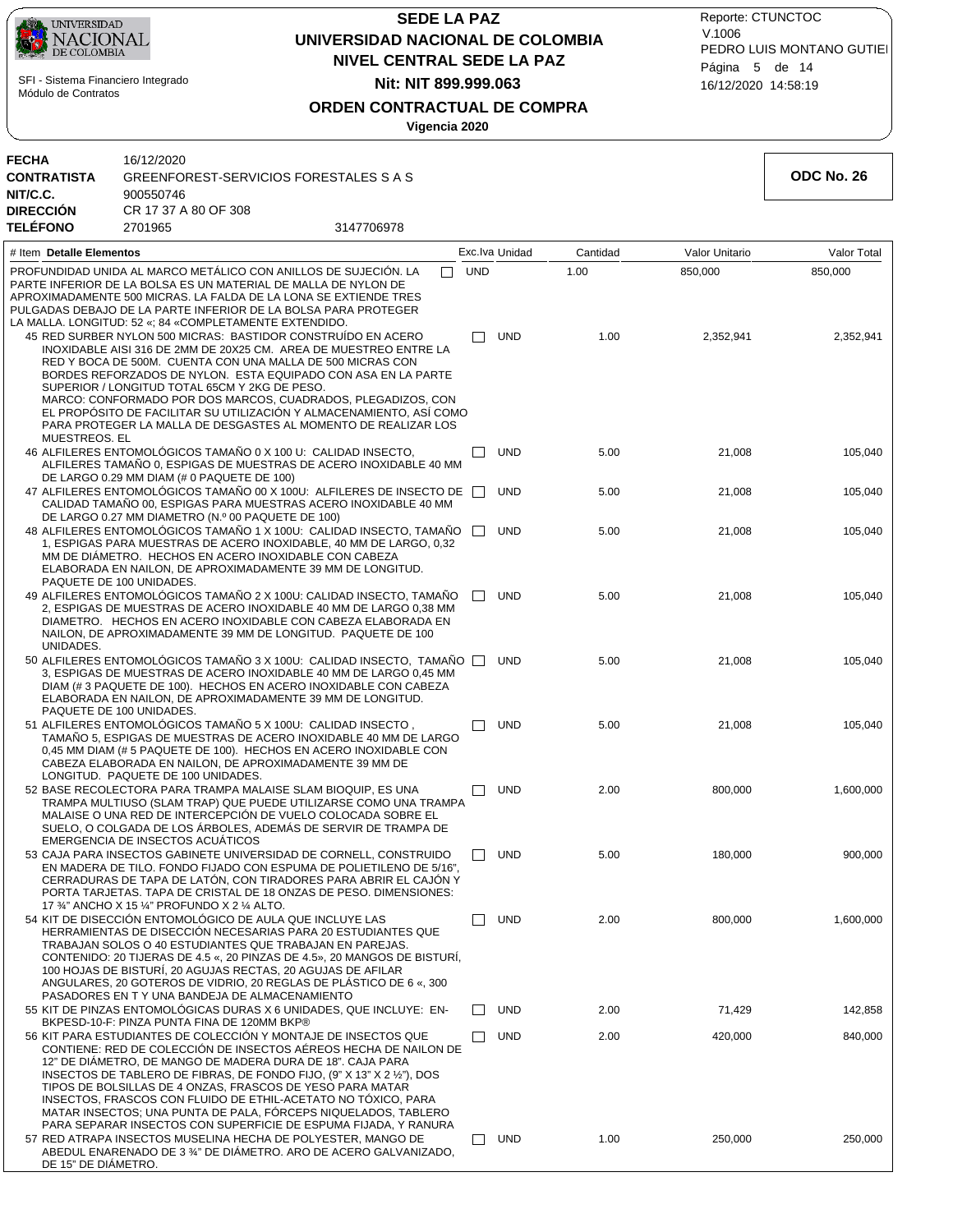

# **NIVEL CENTRAL SEDE LA PAZ SEDE LA PAZ UNIVERSIDAD NACIONAL DE COLOMBIA Nit: NIT 899.999.063**

16/12/2020 14:58:19 PEDRO LUIS MONTANO GUTIEI Reporte: CTUNCTOC V.1006 Página 6 de 14

**ODC No. 26**

## **ORDEN CONTRACTUAL DE COMPRA**

| 16/12/2020           |                                        |
|----------------------|----------------------------------------|
|                      |                                        |
| 900550746            |                                        |
| CR 17 37 A 80 OF 308 |                                        |
| 2701965              | 3147706978                             |
|                      | GREENFOREST-SERVICIOS FORESTALES S A S |

| # Item Detalle Elementos                                                                                                                                                                                                                                                                                                                                                                                                                                                                                                                                                                                                                                        |                   | Exc.lva Unidad | Cantidad | Valor Unitario | Valor Total |
|-----------------------------------------------------------------------------------------------------------------------------------------------------------------------------------------------------------------------------------------------------------------------------------------------------------------------------------------------------------------------------------------------------------------------------------------------------------------------------------------------------------------------------------------------------------------------------------------------------------------------------------------------------------------|-------------------|----------------|----------|----------------|-------------|
| 58 RED ATRAPA INSECTOS, DE MICRO-MALLA BLANCA, PROFUNDA, DE 24" DE<br>LARGO Y 15" DE DIAMETRO, DE MONORRIEL PREVIENE EL DESGASTE<br>ALREDEDOR DEL ARO. CON MANIJA DE ALUMINIO DE 1 «X 36» CON AGARRE<br>DE ESPUMA.                                                                                                                                                                                                                                                                                                                                                                                                                                              |                   | <b>UND</b>     | 1.00     | 109,244        | 109,244     |
| 59 RED HAMA ATRAPAR INSECTOS ENTOMOLOGÍA / 36 PULGADAS DE LARGO, EL<br>MANGO PROFESIONAL PARA INSECTOS Y RED DE MARIPOSA SE EXTIENDE<br>DESDE 18 A 36 PULGADAS. CON ANILLO DE RED DE 14 PULGADAS PARA LA<br>RECOLECCION, PROFUNDIDAD DE RED DE 31 PULGADAS PARA PREVENIR EL<br>ESCAPE DE INSECTOS. RED DE MARIPOSA HECHA DE ALEACIÓN DE<br>ALUMINIO Y POLIÉSTER PARA MAYOR DURABILIDAD.                                                                                                                                                                                                                                                                         |                   | <b>UND</b>     | 1.00     | 168,067        | 168,067     |
| 60 TRAMPA DE CAÍDA (PITFALL) ESTÁNDAR, CONSISTE DE UN RECIPIENTE DE<br>POLICLORURO DE VINILO, QUE VA ENTERRADO EN EL SUELO Y UNA TAPA DE<br>POLIPROPILENO QUE CUBRE UNA SUPERFICIE MAYOR PARA EVITAR LA<br>ENTRADA DE AGUA. EL RECIPIENTE COLECTOR ES DE 11CM. DE DIAMETRO<br>POR 20 CM. DE LARGO.                                                                                                                                                                                                                                                                                                                                                              | $\Box$            | <b>UND</b>     | 10.00    | 200,000        | 2,000,000   |
| 61 TRAMPA ENTOMOLÓGICA DE LUZ, ES UNA TRAMPA INTERCEPTORA DE<br>COLEÓPTEROS.<br>CONSISTE EN EMBUDO DE ALUMINIO DE 30 CM DE RADIO, CUATRO<br>PANTALLAS INTERCEPTORAS SOPORTADAS A LA TRAMPA QUE<br>PROPORCIONAN ESTABILIDAD Y SOPORTE. TUBO DE LUZ NEGRA.<br>ESTRUCTURA: CUERPO ELABORADO EN LAMINAS Y PLATINAS DE ALUMINIO.<br>DIMENSIONES: 30 CM X 30 CM X 30 CM, SIN INCLUIR LA ALTURA DEL<br>RECIPIENTE COLECTOR. CUENTA CON SISTEMA DE INTERCEPCIÓN:<br>CONFORMADO POR UN DOBLE BIOMBO ELABORADO EN LÁMINA DE ALUMINIO.<br><b>ESTE SISTEMA FUN</b>                                                                                                          | $\vert \ \ \vert$ | <b>UND</b>     | 2.00     | 300,000        | 600,000     |
| 62 TRAMPA MALAISE, COMPUESTA POR CONJUNTO DE MALLAS DISPUESTAS EN<br>FORMA DE TIENDA DE CAMPAÑA, ABIERTA POR LA PARTE INFERIOR.<br>PAREDES NEGRAS Y TECHO BLANCO INCLINADO, PARA APROVECHAR EL<br>INSTINTO DE ASENSO DE LOS INSECTOS, EN LA CIMA ENCUENTRAN LA<br>TORRE COLECTORA DE DOBLE ROSCA CON CONSERVANTE. DIMENSIONES:<br>ALTO DELANTERO 1.80 METROS, ALTO TRASERO 1.10 METROS Y LARGO 1.60<br>METROS.                                                                                                                                                                                                                                                  |                   | <b>UND</b>     | 1.00     | 390,000        | 390,000     |
| 63 TRAMPA SHANNON 150 X 150 X 100 CENTÍMETROS, ES UNA TRAMPA DE LUZ,<br>CONSISTE EN UNA CARPA CUADRADA SIN BASE, CONFECCIONADA EN TELA<br>BLANCA RESISTENTE (QUE TIPO DE TELA) SUS DIMENSIONES DEBEN SER 150<br>X 150 X 100 CENTIMETROS. REQUIERE BATERIA DE 12 VOLTIOS Y CARGADOR.                                                                                                                                                                                                                                                                                                                                                                             | П.                | <b>UND</b>     | 4.00     | 480,000        | 1,920,000   |
| 64 TRAMPA VAN SOMEREN-RYDON CONSISTE EN UNA ESTRUCTURA CILÍNDRICA<br>DE UN METRO (1 M) DE ALTURA POR DE 35 CM DE DIAMETRO CERRADA EN LA<br>PARTE SUPERIOR. LA MALLA ES UN ENTRAMADO DE POLI-FILAMENTOS DE<br>POLIÉSTER, CON ABERTURA DE OJO DE MALLA DE 0.3 CENTÍMETROS DE<br>ABERTURA. CUENTA CON MARCO DE REFUERZO PARA QUE SE MANTENGA<br>INDEFORMABLE, POSEE UN PAR DE AROS UNO A CADA EXTREMO,<br>ELABORADOS EN ALAMBRE DE ACERO INOXIDABLE.<br>CUENTA CON PORTA-PLATILLO QUE ES UN DISCO EN POLI-ESTIRENO DE 4 MM<br>DE ESPESOR Y 45 CM                                                                                                                   | $\mathbf{1}$      | <b>UND</b>     | 5.00     | 120,000        | 600,000     |
| 65 GANCHO HERPETOLÓGICO PROFESIONAL PARA CAMPO. CONSTRUCCIÓN<br>DURADERA DE TITANIO Y ALUMINIO. EJE ANODIZADO AZUL. CUENTA CON<br>EXTREMO ESTRIADO PARA UN MEJOR AGARRE.                                                                                                                                                                                                                                                                                                                                                                                                                                                                                        | $\Box$            | <b>UND</b>     | 1.00     | 470,588        | 470,588     |
| 66 GANCHO HERPETOLÓGICO EXTENSIBLE/TELESCOPIO PARA SERPIENTES, ES<br>UN GANCHO EXTENSIBLE, SE EXTIENDE DESDE 45 HASTA 100 CM, Y TIENE<br>UNA ABERTURA DE DIAMETRO DE 8.9 CM. TIENE UN EJE GRUESO NO<br>ROTATORIO, FABRICADA CON ALUMINIO DE CALIDAD AERONAUTICA.                                                                                                                                                                                                                                                                                                                                                                                                | $\Box$            | <b>UND</b>     | 1.00     | 336,135        | 336,135     |
| 67 GRABADORA DE AUDIO DIGITAL CON MICRÓFONOS DE PATRÓN CARDIOIDE<br>XY INCORPORADOS QUE SON MICRÓFONOS DE CONDENSADOR ESTÉREO<br>UNIDIRECCIONALES DE ALTA CALIDAD QUE PUEDEN GRABAR TANTO EN<br>POSICIÓN AB COMO XY SEGÚN LA SITUACIÓN. LCD GRÁFICO DE 128 x 64<br>PÍXELES CON RETROILUMINACIÓN. PERMITE LA TRANSFERENCIA DE<br>ARCHIVOS DE ALTA VELOCIDAD A UNA COMPUTADORA USANDO USB 2.0. ES<br>ALIMENTADO POR 2 PILAS AA, ALIMENTACION DE BUS USB O ADAPTADOR DE<br>CA OPCIONAL. PROPORCIONA UNA CALIDAD DE SONIDO SUPERIOR YA QUE                                                                                                                          | $\Box$            | UND            | 1.00     | 650,000        | 650,000     |
| 68 SET DE TUBOS DE CONTENCIÓN DE SERPIENTES. PLÁSTICOS, DISPONIBLES<br>EN VARIOS SETS. PEQUEÑOS, MEDIANOS Y GRANDES. DESDE 2,4 HASTA 8,19<br>CM DE DIÁMETRO. TRASLÚCIDOS, DURABLES, RESISTENTES<br>69 PINZA/TENAZA HERPETOLÓGICA PLEGABLE CON AGARRE AMIGABLE DE 102<br>CM QUE SE DOBLA POR LA MITAD PARA UNA LONGITUD DE 56 CM. DISEÑADO<br>PARA LAS SERPIENTES DE CUERPO PESADO, ESTAS PINZAS TIENEN UN<br>AGARRE SUAVE DE 2,5 CM PARA EVITAR LESIONES SOBRE EL ANIMAL. LA<br>MANDIBULA SUPERIOR DE ESTAS TENAZAS SUAVES TIENE UN<br>RECUBRIMIENTO EN CAUCHO PARA CREAR FRICCION EN LA PARTE<br>SUPERIOR DEL CUERPO DE LA SERPIENTE MIENTRAS QUE LA MANDIBULA | $\Box$            | <b>UND</b>     | 1.00     | 268,908        | 268,908     |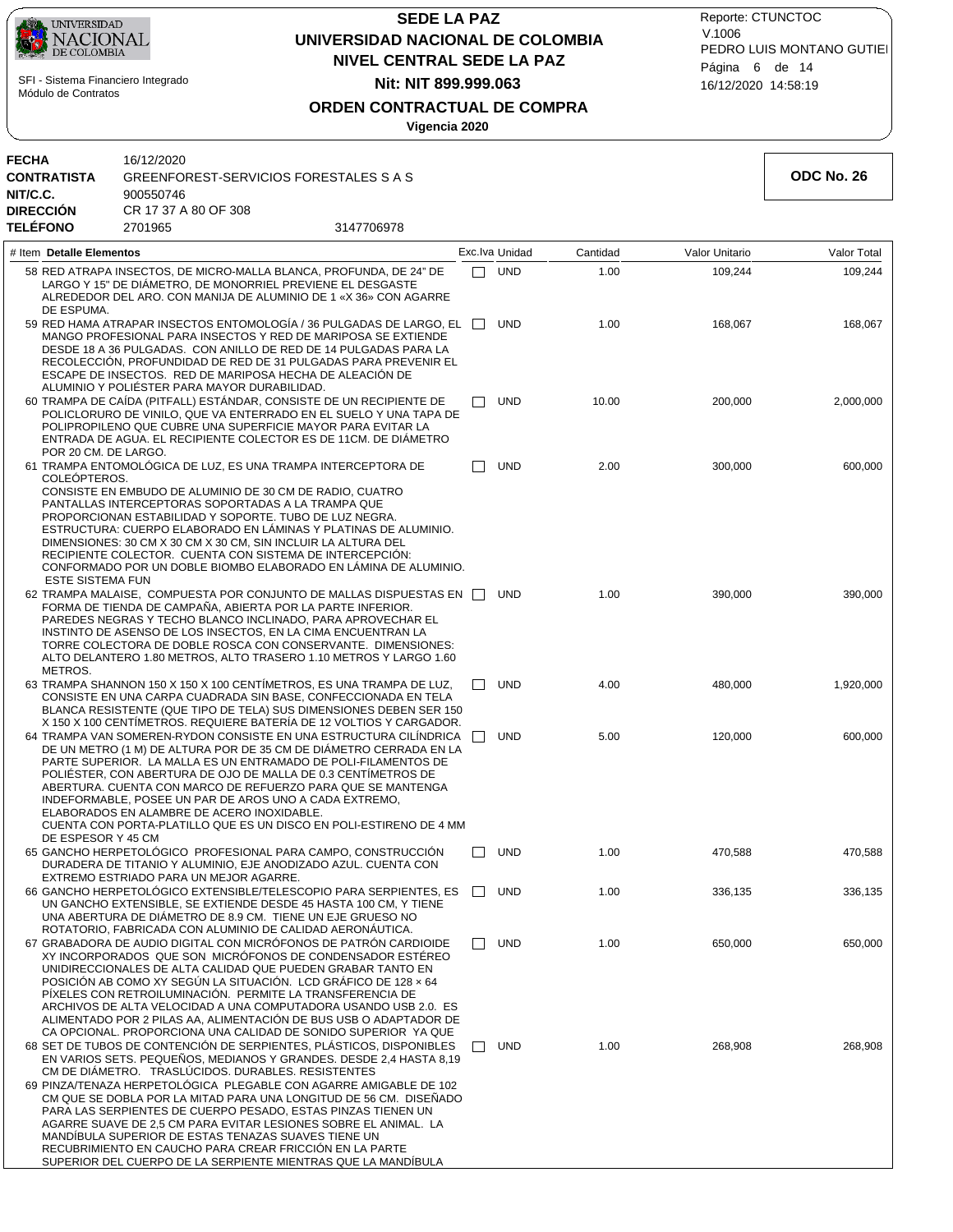

# **NIVEL CENTRAL SEDE LA PAZ SEDE LA PAZ UNIVERSIDAD NACIONAL DE COLOMBIA Nit: NIT 899.999.063**

16/12/2020 14:58:19 PEDRO LUIS MONTANO GUTIEI Reporte: CTUNCTOC V.1006 Página 7 de 14

**ODC No. 26**

## **ORDEN CONTRACTUAL DE COMPRA**

| <b>FECHA</b>       | 16/12/2020                             |            |
|--------------------|----------------------------------------|------------|
| <b>CONTRATISTA</b> | GREENFOREST-SERVICIOS FORESTALES S A S |            |
| NIT/C.C.           | 900550746                              |            |
| <b>DIRECCIÓN</b>   | CR 17 37 A 80 OF 308                   |            |
| <b>TELÉFONO</b>    | 2701965                                | 3147706978 |

| # Item Detalle Elementos                                                                                                                                                                                                                                                                                                                                                                                                                                                                                                                                        |              |              | Exc.Iva Unidad | Cantidad | Valor Unitario | Valor Total |
|-----------------------------------------------------------------------------------------------------------------------------------------------------------------------------------------------------------------------------------------------------------------------------------------------------------------------------------------------------------------------------------------------------------------------------------------------------------------------------------------------------------------------------------------------------------------|--------------|--------------|----------------|----------|----------------|-------------|
| INFERIOR ES PULIDO PARA UNA SUPERFICIE LISA QUE REDUCE LA<br>CAPACIDAD DE MO                                                                                                                                                                                                                                                                                                                                                                                                                                                                                    | $\mathbf{I}$ | <b>UND</b>   |                | 1.00     | 806,723        | 806,723     |
| 70 BINOCULAR PRISMATICO 10X50 : 10X AUMENTOS - ACERCAMIENTOS -<br>MAGNIFICACIONES. CON 50MM DE DIAMETRO DE LENTE OBJETIVO. NO ES<br>RESISTENTE AL AGUA. NO ES RESISTENTE AL EMPANAMIENTO. CUENTA<br>CON PRISMAS BK7, RECUBRIMIENTO ANTI REFLECTIVOS TIPO COMPLETO<br>FULLY. QUE INCLUYA ESTUCHE Y CORREA PARA EL CUELLO.                                                                                                                                                                                                                                        |              | $\Box$       | <b>UND</b>     | 5.00     | 380,000        | 1,900,000   |
| 71 BINOCULAR PRISMATICO 10 x 42, CON OPTICAS COMPLETAMENTE TRATADAS<br>PARA LA TRANSMISIÓN DE LUZ Y BRILLO SUPERIORES. TIENE FUNCIÓN<br>EXCLUSIVA DE "FOCUS-LIBRE ", AUMENTO 10X. EL DIÀMETRO DEL OBJETIVO<br>ES DE 42 MM                                                                                                                                                                                                                                                                                                                                       |              | $\Box$       | <b>UND</b>     | 5.00     | 319,328        | 1,596,640   |
| 72 BINOCULARES DE VISIÓN NOCTURNA, CON OBJETIVOS MULTI-REVESTIDAS DE [<br>VIDRIO, SENSOR DE ALTA SENSIBILIDAD, DE COLOR INTEGRADO LCD-SCREEN<br>Y 7LEVEL IR ILUMINADOR LED. SE PUEDE VER EN LA OSCURIDAD HASTA 328<br>PIES / 100 METROS. ESTÁ CUBIERTO POR EL CAUCHO EN EL DESAFIAR, QUE<br>GANA MÁS FRICCIÓN.                                                                                                                                                                                                                                                  |              |              | <b>UND</b>     | 1.00     | 850,000        | 850,000     |
| 73 CÁMARA DE GUSANO ENDOSCOPIO (WIFI IPHONE ANDROID). QUE CUENTE<br>CON LAS SIGUIENTES ESPECIFICACIONES:<br>PIXEL DE LA CÁMARA: 2.0 MP CMOS<br>BRILLO: 6 LUCES LED AJUSTABLES PCS<br>ANGULO DE VISIÓN: 60 °<br>DISTANCIA FOCAL: 1-3 PULGADAS (3CM-8CM)<br>TIEMPO DE TRABAJO: UNOS 40 MINUTOS DESPUÉS DE LA CARGA COMPLETA<br>CAPACIDAD DE LA BATERÍA: BATERÍA DE IÓN DE LITIO INCORPORADA DE 600<br>MAH<br>VOLTAJE DE SALIDA: DC 5V, 1A<br><b>GRADO IMPERMEABLE: IP67</b><br>SISTEMA COMPATIBLE: ANDROID / IOS<br>LONGITUD DEL CABLE: 12 PIES (3.5 M)           |              | $\Box$       | UND            | 2.00     | 310,924        | 621,848     |
| <b>QUE INCLUYA</b><br>74 GRABADORA DIGITAL QUE CUENTA CON DOS PEQUEÑOS, PERO POTENTES<br>MICRÓFONOS UBICADOS A 90º QUE CAPTA EL SONIDO CON LA ALTA CALIDAD.<br>TIENE UN FILTRO DE REDUCCIÓN DE RUIDO, UN FILTRO DE FRECUENCIA QUE<br>ELIMINA RUIDOS INNECESARIOS QUE AFECTAN LA GRABACIÓN. EN SU<br>INTERIOR CUENTA CON 4 GB DE MEMORIA INTERNA QUE TE PERMITIRA<br>ALMACENAR CERCA DE 1000 HORAS DE AUDIO EN MODO LP MONO. TAMBIÉN<br>CUENTA CON SOPORTE PARA TARJETAS MICRO SD DE HASTA 16 GB. UTILIZA<br>DOS BATERÍAS ALCALINAS AAA QUE LE DAN UNA AUTONOMÍA |              |              | <b>UND</b>     | 2.00     | 350,000        | 700,000     |
| 75 MONOCULARES NIGHT VISION CON ZOOM 1-3X. UTILIZA PILAS AA. BRILLO IR<br>AJUSTABLE, COLOR DIURNO, SU OBJETIVO DE VIDRIO, CAPTURA DE IMAGEN,<br>RETROCESO PROBADO A 350 G. QUE INCLUYA ESTUCHE DE TRANSPORTE,<br>MONTURA TRÍPODE. TIENE INCORPORADO VISUALIZACIÓN INFRARROJO.                                                                                                                                                                                                                                                                                   |              |              | <b>UND</b>     | 1.00     | 1,900,000      | 1,900,000   |
| 76 RED DE NIEBLA DE NYLON PARA AVES DE 2.5 X 12 M (OJO 19 MM),<br>COMPUESTA POR REDES DE NYLON (ECOTONE) MUY SUAVES, RESISTENTES<br>Y APENAS VISIBLE PARA ATRAPAR PÁJAROS Y MURCIÉLAGOS EN HÁBITATS<br>ABIERTOS; DE 12M X 2.5 MTS, CON TAMAÑO DE LA MALLA DE 19 MM Y CON 5<br><b>BOLSILLOS.</b>                                                                                                                                                                                                                                                                 |              | $\mathsf{L}$ | <b>UND</b>     | 10.00    | 151,261        | 1,512,610   |
| 77 RED DE NIEBLA DE NYLON PARA AVES DE 2.5 X 12 M (OJO 30 MM),<br>COMPUESTA POR REDES DE NYLON (ECOTONE) MUY SUAVES, RESISTENTES<br>Y APENAS VISIBLE PARA ATRAPAR PÁJAROS Y MURCIÉLAGOS EN HÁBITATS<br>ABIERTOS; DE 12M X 2.5 MTS, CON TAMAÑO DE LA MALLA DE 30 MM Y CON 5<br><b>BOLSILLOS.</b>                                                                                                                                                                                                                                                                 |              | $\mathsf{L}$ | <b>UND</b>     | 10.00    | 109,244        | 1,092,440   |
| 78 VARAS DE ALUMINO REFORZADOS PARA LAS REDES (340 CM). SON<br>RESISTENTE A LA INTEMPERIE, CON 340 CM ENSAMBLADOS, SOLO 120 CM<br>DESARMADOS, AMIGABLE CON EL MEDIO AMBIENTE. INCLUYE 2 VARAS DE<br>EXTENSIÓN Y 1 VARA BASE EN PUNTA. SIN REMACHES EXPUESTOS. LO CUAL<br>PERMITE MAYOR DURACIÓN Y DESEMPEÑO. EXTREMOS DE CADA PIEZA CON<br>SUPERFICIE ANTIDESLIZANTE.                                                                                                                                                                                           |              |              | <b>UND</b>     | 40.00    | 109,244        | 4,369,760   |
| 79 CAJA DE SEGURIDAD PARA CÁMARA BUSHNELL TROPHY CAM 119774C Y<br>11978, ES ANTIRROBO, TODA LA CONSTRUCCIÓN DE ACERO, PERMITE EL USO<br>DE CANDADO O CABLE DE PYTHON. NO INCLUYE NI CAMARA NI CABLE.                                                                                                                                                                                                                                                                                                                                                            |              | П            | <b>UND</b>     | 10.00    | 235,294        | 2,352,940   |
| 80 CÁMARA TRAMPA, CUENTA CON TIPO DE FLASH SIN INFRARROJOS NEGRO<br>RESPLANDECIENTE. DETECCIÓN RANGO (FEET): 100FT. VELOCIDAD DE<br>DISPARO DE 0.2 SEGUNDOS. USA BATERÍA AA. SUS MODOS DE CAPTURA:<br>TIMES-LAPSE, VIDEO. SE CARACTERIZA POR VIDEO, AUDIO, FLASH,<br>ACTIVADO CON MOVIMIENTO. DETECCIÓN DISTANCIA: 100 FEET. SU<br>RESOLUCIÓN ES DE 20 MP. CUENTA CON CUBIERTA LED<br>ANTIRREFLECTANTE, PANTALLA LCD CON VISOR DE COLORES 2.4. EL RANGO<br>DEL SENSOR INFRARROJO ES DE 100 '/ 30.5M                                                             |              | $\Box$       | <b>UND</b>     | 10.00    | 1,008,404      | 10,084,040  |
| 81 CÁMARA TRAMPA CON 0.3 SEGUNDOS DE VELOCIDAD DE DISPARO. TRUE                                                                                                                                                                                                                                                                                                                                                                                                                                                                                                 |              |              |                |          |                |             |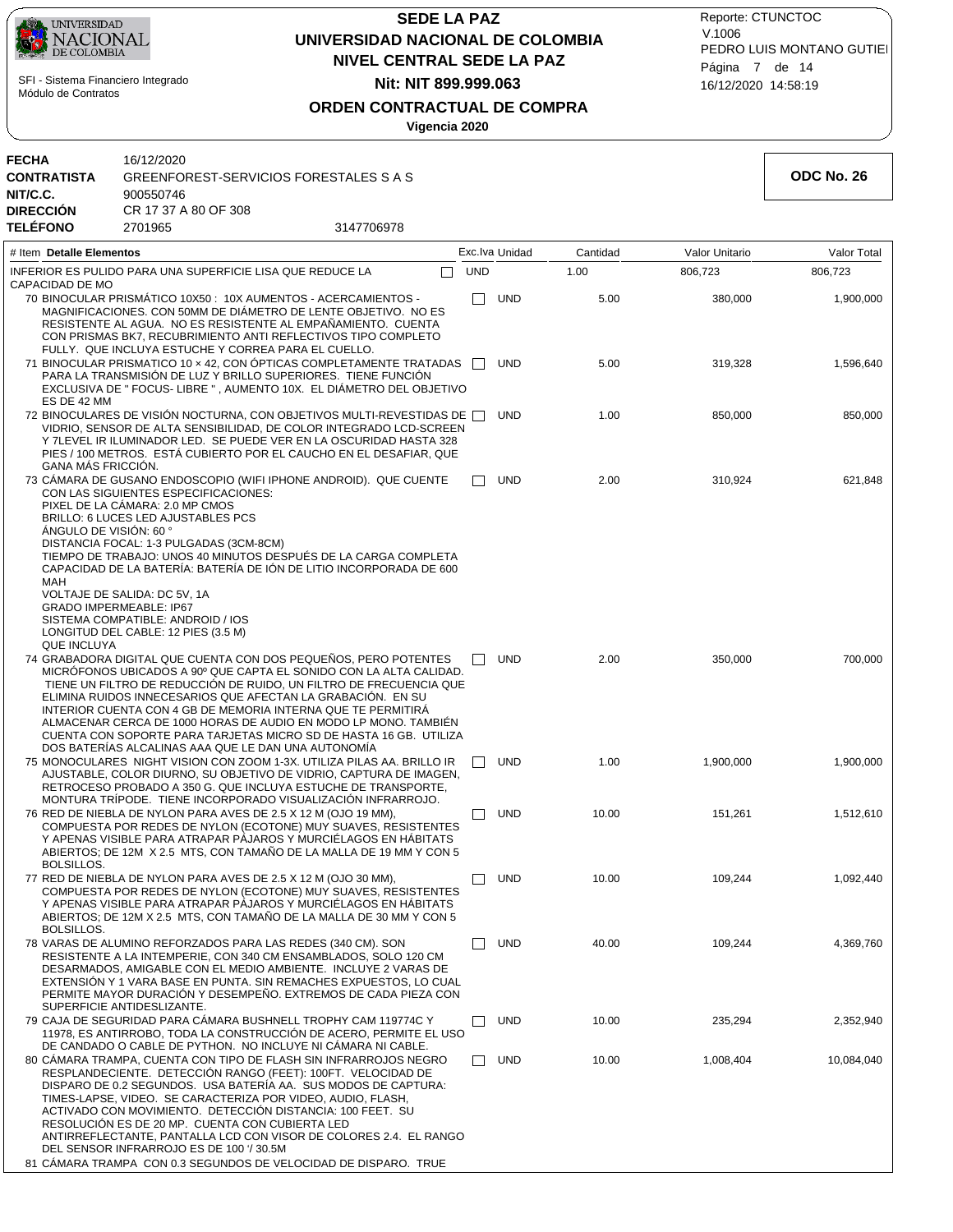

# **NIVEL CENTRAL SEDE LA PAZ SEDE LA PAZ UNIVERSIDAD NACIONAL DE COLOMBIA Nit: NIT 899.999.063**

16/12/2020 14:58:19 PEDRO LUIS MONTANO GUTIEI Reporte: CTUNCTOC V.1006 Página 8 de 14

**ODC No. 26**

## **ORDEN CONTRACTUAL DE COMPRA**

| FECHA           | 16/12/2020                             |            |
|-----------------|----------------------------------------|------------|
| CONTRATISTA     | GREENFOREST-SERVICIOS FORESTALES S A S |            |
| NIT/C.C.        | 900550746                              |            |
| DIRECCIÓN       | CR 17 37 A 80 OF 308                   |            |
| <b>TELÉFONO</b> | 2701965                                | 3147706978 |

|                                                                                                                                                                                                                                                                                                                                                                                                                                                                                                                                                                                                                                                                                | 0 . 1 . 1 . 0 . 0 . 0 |            |                |          |                |             |
|--------------------------------------------------------------------------------------------------------------------------------------------------------------------------------------------------------------------------------------------------------------------------------------------------------------------------------------------------------------------------------------------------------------------------------------------------------------------------------------------------------------------------------------------------------------------------------------------------------------------------------------------------------------------------------|-----------------------|------------|----------------|----------|----------------|-------------|
| # Item Detalle Elementos                                                                                                                                                                                                                                                                                                                                                                                                                                                                                                                                                                                                                                                       |                       |            | Exc.Iva Unidad | Cantidad | Valor Unitario | Valor Total |
| ONE-YEAR DURACIÓN DE LA BATERÍA PARA TODOS LOS SCOUTS DE<br>TEMPORADA. CUENTA CON RESOLUCIÓN A TODO COLOR DE 16MP DE ALTA<br>CALIDAD Y RESOLUCION DE VIDEO: 1280X720P. TIENE SENSOR AUTOMATICO<br>DIURNO / NOCTURNO. LA CAPACIDAD DE LA TARJETA DE MEMORIA ES DE 32<br>GB. TIENE LED BAJO BRILLO. CUENTA CON AUDIO Y VIDEO CON VELOCIDAD<br>DE DISPARO DE 0.3 SEGUNDOS, DISPARO MÚLTIPLE DE HASTA 3 TOMAS. LA<br>DURACIÓN DEL VIDEO VA DE 5 SEGUNDOS A 1 MINUTO. US                                                                                                                                                                                                            |                       | <b>UND</b> |                | 10.00    | 756,303        | 7,563,030   |
| 82 CÁMARA TRAMPA DE CON RESOLUCIÓN DE 16 MP QUE LE DA CALIDAD DE<br>IMAGEN DIURNA Y NOCTURNA, VELOCIDAD DE DISPARO DE 0.3 SEGUNDOS,<br>VIDEO HD DE 1080P CON SONIDO. ES COMPATIBLE CON MOULTRIE MOBILE.<br>SU RANGO DE DETECCIÓN ES DE 80 PIES Y CUENTA CON UN FLASH<br>INFRARROJO INVISIBLE DE 32 LED CASI INDETECTABLE QUE SE EXTIENDE<br>HASTA 80 PIES DE DISTANCIA A TRAVÉS DE LA OSCURIDAD. CUENTA CON<br>PATRÓN DE LA FUNDA MOULTRIE PINE CAMO QUE AYUDA A ESTA CÁMARA A<br>MEZCLARSE CON LOS ARBOLES.                                                                                                                                                                   |                       | $\Box$     | <b>UND</b>     | 10.00    | 900,000        | 9,000,000   |
| 83 CÁMARAS DE IMÁGENES TÉRMICAS CON PRECISIÓN ±2 °C (±3,6 °F) O ±2 % DE □<br>LECTURA, PARA TEMPERATURA AMBIENTE DE 10 A 35 °C (DE 50 A 95 °F) Y<br>TEMPERATURA DEL OBJETO SUPERIOR A 0 °C (32 °F). SU DETECTOR ES TIPO<br>MICROBOLOMETRO NO REFRIGERADO. EL RANGO DE TEMPERATURA DEL<br>OBJETO DE -20 A 250 °C (DE -40 A 482 °F). SU BATERÍA SE CARGA DENTRO DE<br>LA CÁMARA O EN UN CARGADOR ESPECÍFICO, CUENTA CON UN TIEMPO DE<br>CARGA 2.5 HORAS AL 90 % DE CAPACIDAD EN LA CÁMARA Y 2 HORAS EN EL<br>CARGADOR. SE CARACTERIZA POR U                                                                                                                                       |                       |            | <b>UND</b>     | 1.00     | 6,200,000      | 6,200,000   |
| 84 DETECTOR ACTIVO PARA MURCIELAGOS (ECHO METER TOUCH 2 PRO PARA<br>ANDROID), ES UN DETECTOR DE ULTRASONIDOS PARA GRABAR E<br>IDENTIFICAR LAS LLAMADAS DE MURCIELAGOS DE HASTA 128 KHZ CON UNA<br>FRECUENCIA DE MUESTREO DE 256 KHZ, QUE SE CONECTA DIRECTAMENTE A<br>UN SMARTPHONE Y/O TABLETA, CON MICROFONO OMNIDIRECCIONAL<br>ULTRASÓNICO FG EXTREMADAMENTE SENSIBLE. UN PREAMPLIFICADOR Y UN<br>CIRCUITO DE GANANCIA, CONVERTIDOR DE ANALOGICO A DIGITAL Y UN<br>MICROPROCESADOR QUE TRANSMITE LOS DATOS AL DISPOSITIVO ANDROID<br>EN TIEM                                                                                                                                |                       |            | <b>UND</b>     | 4.00     | 1,554,622      | 6,218,488   |
| 85 GRABADOR Y DETECTOR PASIVO (SONG METER SM4), ES UNA TECNOLOGIA<br>DE GRABACIÓN ARCHIVOS DE DOS CANALES, PCM WAV DE 16 BITS O<br>ARCHIVOS W4V COMPRIMIDOS. CON ANCHO DE BANDA DE GRABACION<br>20HZ - 48KHZ. TIENE MICRÓFONOS INCORPORADOS CON CARACTERÍSTICA<br>OMNIDIRECCIONAL. TIENE UNA SENSIBILIDAD: -33.5 DB +/- 3 DB A 1 KHZ (0 DB<br>$=$ 1 V / PA). LA RELACIÓN SEÑAL A RUIDO ES DE $\,$ 80 DB TIP. A 1 KHZ (1 PA, UNA<br>RED PONDERADA) Y EL NIVEL DE SONIDO DE ENTRADA MAX .: 122 DB SPL TIP.<br><b>CUENTA CON ALIMENTACION INTE</b>                                                                                                                                |                       |            | <b>UND</b>     | 1.00     | 6,302,486      | 6,302,486   |
| 86 GUAYA DE SEGURIDAD O CABLE DE BLOQUEO AJUSTABLE, TIENE UNAS<br>DIMENSIONES DE 74 X 2.6 X 1.4 PULGADAS, SU TAMAÑO 6? X 5/16? DIÁMETRO,<br>DE COLOR CAMUFLAJE. INCLUYE BLOQUEO DE CABLE Y DOS LLAVES. EL<br>CABLE DE BLOQUEO ES DE ACERO TRENZADO Y TIENE UN REVESTIMIENTO<br>DE VINILO QUE PROPORCIONAN RESISTENCIA A LA INTEMPERIE Y A LOS<br>ARAÑAZOS.                                                                                                                                                                                                                                                                                                                     |                       |            | <b>UND</b>     | 30.00    | 126,050        | 3,781,500   |
| 87 MICRÓFONO ULTRASÓNICO EXTERNO, ES UN MICRÓFONO COMPLETAMENTE<br>RESISTENTE A LA INTEMPERIE Y UN SOPORTE DE MONTAJE INCORPORADO<br>QUE PERMITE UNA AMPLIA GAMA DE OPCIONES DE MONTAJE. VIENE CON UN<br>CABLE DE 5 METROS COMO ESTÁNDAR Y SE PUEDE USAR CON EXTENSIONES<br>DE HASTA 100 M SIN PÉRDIDA DE CALIDAD DE GRABACIÓN. . COMPATIBLE<br>CON SM4BAT Y SM3BAT. PERMITE CREAR GRABACIONES DE MURCIÉLAGOS<br>DE ALTA CALIDAD Y BAJO RUIDO A GRANDES DISTANCIAS.                                                                                                                                                                                                            |                       |            | <b>UND</b>     | 1.00     | 1,500,000      | 1,500,000   |
| 88 NASA EXTENSIBLES PARA FAUNA SILVESTRE, TIENE UN ARO EN FORMA DE D<br>CON UNA ABERTURA DE 19 X 17 PULGADAS. CUENTA CON UN MANGO<br>TELESCÓPICO QUE ALCANZA DE 6 A 18 PIES. SU SUAVE MALLA SIN ENREDOS<br>PROPORCIONA UN DISEÑO EFECTIVO PARA RESTRINGIR ANIMALES Y MIDE 20<br>PULGADAS DE PROFUNDIDAD CON ABERTURAS DE MALLA DE NYLON DE 1/4<br>PULGADAS. SU TAMAÑO DE 7 '- 18' MANGO TELESCÓPICO CON 19 «X 17?<br>TAMAÑO DEL ARO.                                                                                                                                                                                                                                           |                       |            | <b>UND</b>     | 1.00     | 650.000        | 650,000     |
| 89 PÉRTIGA PARA ATRAPAR ANIMALES, PARA CONTROL PROPORCIONAN A LOS<br>MANIPULADORES UNA GRAN VERSATILIDAD PARA RESTRINGIR, CAPTURAR O<br>RESCATAR UNA GRAN VARIEDAD DE ANIMALES. CUENTAN CON CABLES<br>AUTOBLOCANTES PARA CAPTURA INSTANTANEA Y UN EXTREMO DE SOGA<br>GIRATORIO DE 360 GRADOS QUE SE MANTIENE FIRME Y PERMITE QUE EL<br>ANIMAL GIRE Y RUEDE SIN COMPROMETER EL AGARRE. TIENE UN TAMANO<br>DE 28 PULGADAS POLO Y EL CABLE ES RECUBIERTO.<br>90 RED DE NIEBLA REFORZADAS A DOS HILOS (2PLY) Y 4 BOLSILLOS EN<br>POLIESTER (DENIER 70/2PLY) 2.5 X 9 M (15 X 15 MM), EL OJO DE MALLA ES DE<br>15MM X 15MM, EN POLIÉSTER DENIER 70, SON REFORZADAS A 2 HILOS (2PLY), |                       | $\perp$    | <b>UND</b>     | 1.00     | 750,000        | 750,000     |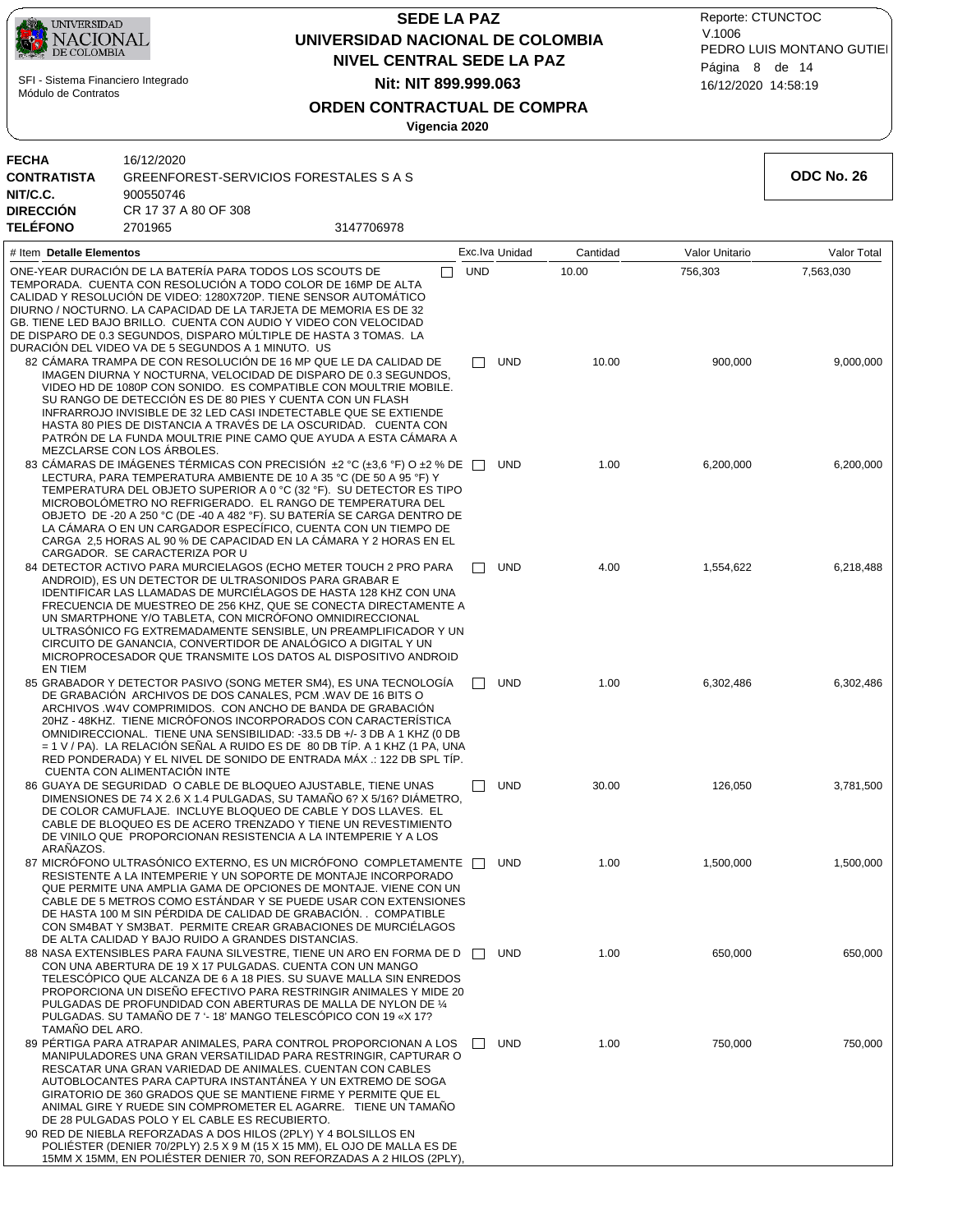

 $\frac{\text{\#}}{\text{\#}}$ 

 SFI - Sistema Financiero Integrado Módulo de Contratos

# **NIVEL CENTRAL SEDE LA PAZ SEDE LA PAZ UNIVERSIDAD NACIONAL DE COLOMBIA Nit: NIT 899.999.063**

16/12/2020 14:58:19 PEDRO LUIS MONTANO GUTIEI Reporte: CTUNCTOC V.1006 Página 9 de 14

## **ORDEN CONTRACTUAL DE COMPRA**

**Vigencia 2020**

| FECHA       | 16/12/2020                             |            |
|-------------|----------------------------------------|------------|
| CONTRATISTA | GREENFOREST-SERVICIOS FORESTALES S A S |            |
| NIT/C.C.    | 900550746                              |            |
| DIRECCIÓN   | CR 17 37 A 80 OF 308                   |            |
| TELÉFONO    | 2701965                                | 3147706978 |

| PRESENTAN 4 BOLSILLOS, LISTAS PARA SER INSTALADAS, EN EMPAQUE<br>П<br>COMPACTO SELLADO, EN BOLSA DE TRANSPORTE DE DACRON ALGODON DE<br>22CM*30CM.                                                                                                                                                                                                                                                                                  | <b>UND</b>     |            |       |            |                        |             |
|------------------------------------------------------------------------------------------------------------------------------------------------------------------------------------------------------------------------------------------------------------------------------------------------------------------------------------------------------------------------------------------------------------------------------------|----------------|------------|-------|------------|------------------------|-------------|
|                                                                                                                                                                                                                                                                                                                                                                                                                                    |                |            | 10.00 |            | 168,067                | 1,680,670   |
| 91 TRAMPA MEDIANAS PEGABLE DE ALUMINIO (TIPO SHERMAN) DE 23 CM:<br>TRAMPA PLEGABLE DE ALUMINIO CALIBRE 0.020 A 0.025 SIN PERFORAR, CON<br>PUERTAS Y PEDAL DE ALUMINIO PLEGABLES, DE 3 X 3,5 X 9 " (7,62 X 8,89 X<br>22,86 CM)                                                                                                                                                                                                      | П              | <b>UND</b> | 30.00 |            | 268,908                | 8,067,240   |
| 92 TRAMPA GRANDE PEGABLES DE ALUMNIO (TIPO SHERMAN) DE 30 CM:<br>TRAMPA PLEGABLE EXTRAGRANDE DE ALUMINIO CALIBRE 0.020 A 0.025 SIN<br>PERFORAR, CON PUERTAS Y PEDAL DE ALUMINIO O ACERO GALVANIZADO<br>CALIBRE 28 A 30 PLEGABLES, DE 4 X 4.5 X 11.5 " (10.16 X 11.43 X 30.1 CM).                                                                                                                                                   | $\blacksquare$ | <b>UND</b> | 30.00 |            | 336,135                | 10,084,050  |
| 93 TRAMPA PEGABLES CON DOS PUERTAS DE 40L X 13W X 13H PULGADAS:<br>HECHA DE ALAMBRE GALVANIZADO. DIMENSIONES (CM): 40 L X 13 AN X 13 AL)<br>- PESO (KG): 1,4 - OJO (PULG) CALIBRE - 1/2X1" - 16.                                                                                                                                                                                                                                   | $\Box$         | <b>UND</b> | 5.00  |            | 1,350,000              | 6,750,000   |
| 94 TRAMPA PLEGABLE TIPO TOMAHAWK 32 X 10 X 12 PULGADAS: HECHA DE<br>MALLA DE ALTA TENSIÓN, PLEGABLE, CON ACERO REFORZADO, PARA<br>SUPERIOR DURABILIDAD. LA PUERTA DE RESORTE DE METAL CUENTA CON<br>DISPARADORES SENSIBLES PARA GARANTIZAR UNA RAPIDA Y SEGURA<br>CAPTURA Y LOS BORDES INTERIORES SUAVES AYUDAN A PROTEGER AL<br>ANIMAL DESPUES DE LA CAPTURA. DIMENSIONES: 32" X10" X 12". PARA<br>ARMADILLOS, MAPACHES Y CHUCHAS | ĪΙ             | <b>UND</b> | 5.00  |            | 966,386                | 4,831,930   |
| 95 TRAMPA PLEGABLE (TOMAHAWK) MODELO 511C DE 42L X 16W X 20H<br>PULGADAS: ESTA TRAMPA ES PLEGABLE PARA FACILITAR SU TRANSPORTE Y<br>ALMACENAMIENTO. CUANDO SE CONTRAE, ESTA TRAMPA MIDE 42L X 16W X<br>5H Y CUANDO SE DESPLIEGA, ESTA TRAMPA MIDE 42L X 16W X 20H.                                                                                                                                                                 |                | <b>UND</b> | 5.00  |            | 1,350,000              | 6,750,000   |
| 96 TRAMPA TOMAHAWK BOBCAT MEDIANA: CUENTA CON UN MECANISMO DE<br>GATILLO DE ALAMBRE Y PUERTAS INTERNAS ACCIONADAS POR RESORTE DE<br>CIERRE RÁPIDO. TIENEN UN ESPACIO LIBRE «CERO» PORQUE NADA SE<br>EXTIENDE MÁS ALLA DE LOS LIMITES DEL CUERPO DE LA TRAMPA HACIA<br>ARRIBA O HACIA AFUERA. SU TAMAÑO DE 38L X 9W X 18H. ALAMBRE: 1.5 X 1.5<br>- CALIBRE 12                                                                       | H              | <b>UND</b> | 5.00  |            | 1,008,403              | 5,042,015   |
| 97 TOMAHAWK TRAMPA RIGIDA, 26 X 9 X 9 PULGADAS,PARA ATRAPAR GATOS,<br>CONEJOS, ETC.                                                                                                                                                                                                                                                                                                                                                | П              | <b>UND</b> | 5.00  |            | 588,235                | 2,941,175   |
| 98 TOMAHAWK TRAMPA RIGIDA, DE 32 X 10 X 12 PULGADAS PARA CAPTURAR<br>MAPACHES, GATOS SALVAJES, TEJONES, HURONES, ARMADILLOS.                                                                                                                                                                                                                                                                                                       |                | <b>UND</b> | 5.00  |            | 966,387                | 4,831,935   |
| 99 TRAMPA TUBULAR PARA ARDILLAS QUE CUENTA CON UN GANCHO DE<br>SEGURIDAD, ESTÁ CONSTRUIDA DE ACERO DE CALIBRE 21, Y MIDE 4,5 «DE<br>DIAMETRO Y 15» LARGO. TIENE UN RESORTE DE DOBLE TORSION QUE SE<br>ACCIONA UNA VEZ ENTRA LA ARDILLA.                                                                                                                                                                                            | ΓI             | <b>UND</b> | 10.00 |            | 350,000                | 3,500,000   |
| 100 VARAS DE ALUMINO REFORZADOS PARA LAS REDES (340 CM), RESISTENTE A □<br>LA INTEMPERIE, 340 CM ENSAMBLADOS, SOLO 120 CM DESARMADOS.<br>INCLUYE 2 VARAS DE EXTENSIÓN Y 1 VARA BASE EN PUNTA. SIN REMACHES<br>EXPUESTOS, LO CUAL PERMITE MAYOR DURACIÓN Y DESEMPENO.<br>EXTREMOS DE CADA PIEZA CON SUPERFICIE ANTIDESLIZANTE.                                                                                                      |                | <b>UND</b> | 20.00 |            | 109,244                | 2,184,880   |
|                                                                                                                                                                                                                                                                                                                                                                                                                                    |                |            |       |            | <b>Total Elementos</b> | 243,704,118 |
|                                                                                                                                                                                                                                                                                                                                                                                                                                    |                |            |       | <b>IVA</b> | 19.00%                 | 46,032,354  |
|                                                                                                                                                                                                                                                                                                                                                                                                                                    |                |            |       | <b>IVA</b> | 5.00%                  | 71,429      |
|                                                                                                                                                                                                                                                                                                                                                                                                                                    |                |            |       |            | Valor Total            | 289,807,901 |

**ANEXOS** SOLICITUD DE CDP N° 119 DE 2020 /// CDP N° 250 DE 2020 /// SOLICITUD LP.CONT 66-2020 /// ESTUDIO DE MERCADO /// DIRECTRIZ TÉCNICA /// INVITACION DAF 25-2020 /// OFERTA DEL CONTRATISTA DE FECHA 09/12/2020 /// DOCUMENTOS DEL CONTRATISTA: RUT, CERTIFICADO DE EXISTENCIA Y REPRESENTACIÓN LEGAL, CERTIFICADO DE PAGO DE APORTES A SEGURIDAD SOCIAL Y PARAFISCALES, CEDULA DEL REPRESENTANTE LEGAL /// INFORME DE EVALUACIÓN DE OFERTAS /// LISTA DE CHEQUEO. DOSCIENTOS OCHENTA Y NUEVE MILLONES OCHOCIENTOS SIETE MIL NOVECIENTOS UN PESOS M/CTE \*\*\* ( \$289,807,901)

**VALOR** INCLUIDO IVA, MÁS \$1,159,232 DE IMPUESTO DE CONTRIBUCIÓN ESPECIAL

CAMACHO NAVARRO MARIA MARCELA - 39689985 **SUPERVISOR**

**CLÁUSULAS**

### **OBLIGACIONES ESPECIFICAS DEL CONTRATISTA**

EN VIRTUD DE LA PRESENTE ORDEN CONTRACTUAL, EL CONTRATISTA SE OBLIGA A CUMPLIR LAS SIGUIENTES OBLIGACIONES ESPECIFICAS:

1. GARANTIZAR EL DESARROLLO DEL OBJETO CONTRACTUAL DE ACUERDO CON LAS ESPECIFICACIONES TÉCNICAS SUMINISTRADAS

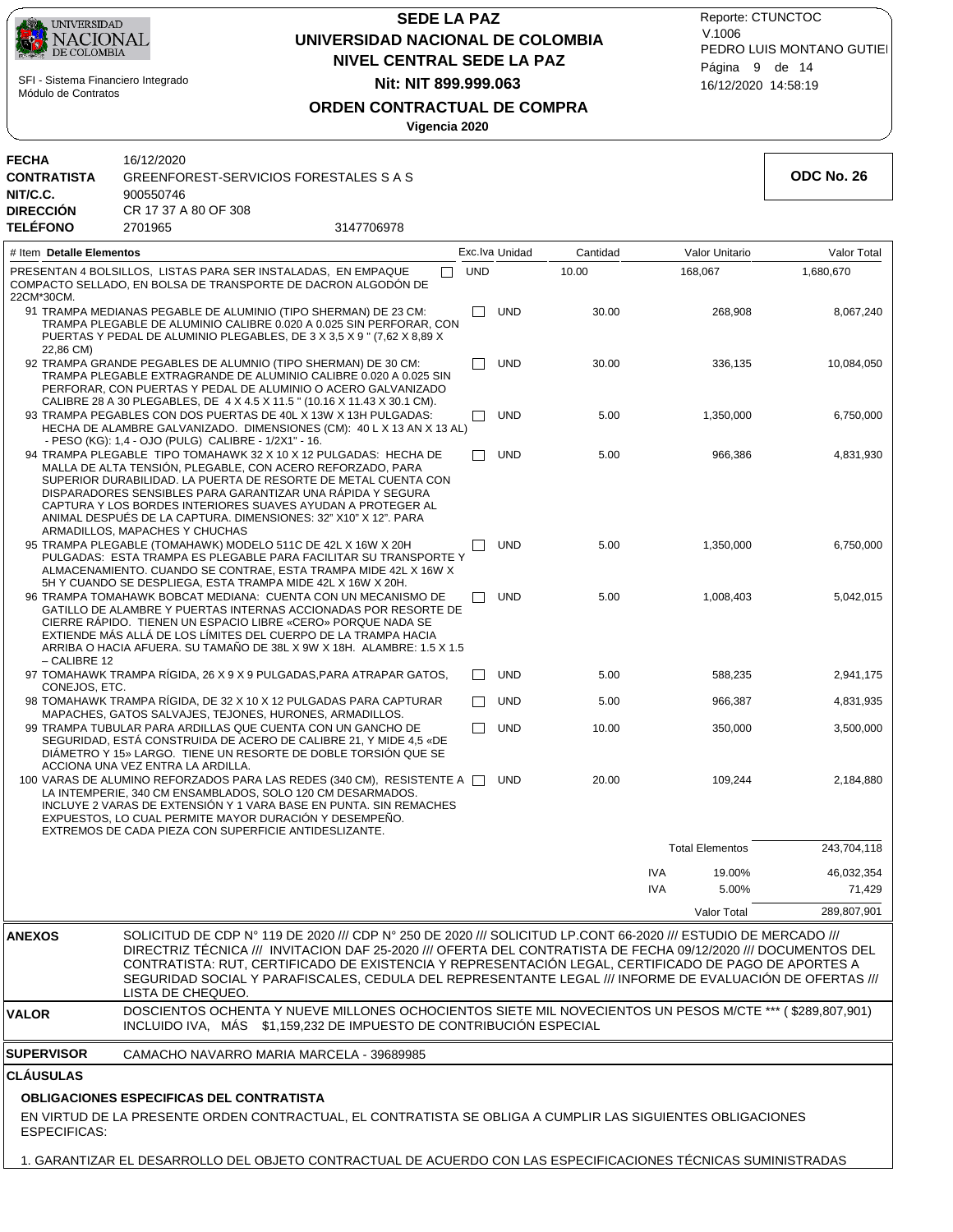

## **NIVEL CENTRAL SEDE LA PAZ SEDE LA PAZ UNIVERSIDAD NACIONAL DE COLOMBIA Nit: NIT 899.999.063**

16/12/2020 14:58:19 PEDRO LUIS MONTANO GUTIEI Reporte: CTUNCTOC V.1006 Página 10 de 14

# **ORDEN CONTRACTUAL DE COMPRA**

**Vigencia 2020**

| <b>FECHA</b><br><b>CONTRATISTA</b> | 16/12/2020<br>GREENFOREST-SERVICIOS FORESTALES S A S |            |
|------------------------------------|------------------------------------------------------|------------|
| NIT/C.C.                           | 900550746                                            |            |
| <b>DIRECCIÓN</b>                   | CR 17 37 A 80 OF 308                                 |            |
| <b>TELÉFONO</b>                    | 2701965                                              | 3147706978 |

#### **OBLIGACIONES ESPECIFICAS DEL CONTRATISTA**

POR LA UNIVERSIDAD.

2. PRESENTAR CON LA PROPUESTA CATÁLOGOS, FICHAS TÉCNICAS DETALLADAS O LA DOCUMENTACIÓN QUE PERMITA EVALUAR Y CONSTATAR EL CUMPLIMIENTO DE LAS ESPECIFICACIONES Y REQUERIMIENTOS.

3. SUMINISTRAR SOFTWARE NECESARIO PARA CADA EQUIPO QUE LO REQUIERA SIN QUE ESTE GENERE UN VALOR ADICIONAL. ADEMÁS, DEBE ESTAR LICENCIADO EN LA UNIVERSIDAD DE FORMA VITALICIA.

4. CONSULTAR CON EL SUPERVISOR ASIGNADO AL PROYECTO, DE MANERA OPORTUNA, CUALQUIER POSIBLE AMBIGÜEDAD, O DUDA QUE CONSIDERE NECESARIO EN LAS ESPECIFICACIONES PARA EL CORRECTO DESARROLLO DEL PROYECTO

5. REALIZAR LA ENTREGA DE TODOS LOS ELEMENTOS, EN EL CAMPUS DE LA SEDE DE LA PAZ DE LA UNIVERSIDAD NACIONAL DE COLOMBIA, UBICADA EN EL MUNICIPIO DE LA PAZ (CÉSAR), KM 9 DE LA VÍA VALLEDUPAR - LA PAZ.

6. ASUMIR EL VALOR DEL TRANSPORTE Y LOS DEMÁS GASTOS CONEXOS NECESARIOS PARA LA ENTREGA DE LOS ELEMENTOS EN EL CAMPUS DE LA SEDE DE LA PAZ DE LA UNIVERSIDAD NACIONAL DE COLOMBIA, UBICADA EN EL MUNICIPIO DE LA PAZ (CÉSAR), KM 9 DE LA VÍA VALLEDUPAR - LA PAZ.

7. ENTREGAR LOS MANUALES DE OPERACIÓN, GUÍAS RÁPIDAS DE MANEJO, Y OTROS QUE SE REQUIERAN PARA EL ADECUADO MANEJO DE LOS EQUIPOS E INSTRUMENTOS A ADQUIRIR, EN MEDIO FÍSICO Y/O MAGNÉTICO AL MOMENTO DE LA ENTREGA.

8. GARANTIZAR LOS INSUMOS NECESARIOS QUE REQUIERA LA INSTALACIÓN Y/O PUESTA EN FUNCIONAMIENTO DE LOS EQUIPOS, INSTRUMENTOS Y SUS ACCESORIOS, SIN QUE ESTO LE GENERE COSTOS ADICIONALES A LA UNIVERSIDAD SEGÚN CORRESPONDA.

9. OFRECER GARANTÍA MÍNIMA DE 1 AÑO PARA LOS EQUIPOS E INSTRUMENTOS, CONTADOS A PARTIR DEL RECIBIDO A SATISFACCIÓN POR PARTE DEL SUPERVISOR.

10. REALIZAR EL MANTENIMIENTO PREVENTIVO QUE DEMANDEN LOS EQUIPOS E INSTRUMENTOS, AL MENOS DOS (02) CON PERIODICIDAD SEMESTRAL, DURANTE EL TIEMPO DE GARANTÍA, SIN QUE ESTO LE GENERE COSTO ADICIONAL PARA LA UNIVERSIDAD.

11. CAPACITAR AL PERSONAL ASIGNADO POR LA UNIVERSIDAD, EN EL USO Y BUEN MANEJO DE LOS EQUIPOS E INSTRUMENTOS.

12. EFECTUAR EL CAMBIO DE LOS EQUIPOS O INSTRUMENTOS QUE RESULTEN DEFECTUOSOS O QUE SEA ENTREGADO EN MAL ESTADO POR OTRO NUEVO DE IGUALES O SUPERIORES CARACTERÍSTICAS Y EN PERFECTAS CONDICIONES, EN UN PLAZO NO MAYOR A 15 DÍAS HÁBILES.

13. GARANTIZAR QUE LOS EQUIPOS E INSTRUMENTOS SEAN NUEVOS, NO REMANUFACTURADOS NI REPOTENCIADOS.

14. LA EMPRESA DEBE DEMOSTRAR QUE TIENE EN EL PAÍS OFERTA DE SERVICIOS DE MANTENIMIENTO Y REPARACIÓN DEL EQUIPO.

15. RESPONDER EN FORMA EXCLUSIVA POR EL CUMPLIMIENTO DEL MANUAL DE SEGURIDAD, SALUD OCUPACIONAL Y AMBIENTE PARA CONTRATISTAS DE LA UNIVERSIDAD. ESTE MANUAL PUEDE SER CONSULTADO EN EL SIGUIENTE LINK: HTTP://PERSONAL.UNAL.EDU.CO/FILEADMIN/USER\_UPLOAD/MANUAL\_SEGURIDAD\_SALUD\_OCUPACIONAL\_Y\_AMBIENTE\_CONTRATISTAS\_ UN-DNSO.PDF

16. ABSTENERSE DE INCURRIR EN ACCIONES U OMISIONES QUE CAUSEN DISCRIMINACIÓN, SUFRIMIENTO FÍSICO, PSICOLÓGICO, SEXUAL O PATRIMONIAL, POR RAZONES DE SEXO, GÉNERO U ORIENTACIÓN SEXUAL, EN CUALQUIER PERSONA PERTENECIENTE A LA COMUNIDAD DE LA UNIVERSIDAD NACIONAL DE COLOMBIA O QUE SE ENCUENTRE DENTRO DEL CAMPUS UNIVERSITARIO. EL INCUMPLIMIENTO DE ESTA OBLIGACIÓN ACARREARÁ LAS SANCIONES CONTRACTUALES A QUE HAYA LUGAR EN EL MARCO DEL MANUAL DE CONVENIOS Y CONTRATOS DE LA UNIVERSIDAD NACIONAL DE COLOMBIA Y DE LO DISPUESTO EN LA RESOLUCIÓN DE RECTORÍA 1215 DE 2017.

**PLAZO**

EL PLAZO DURANTE EL CUAL SE EJECUTARÁ ESTA ORDEN CONTRACTUAL ES DE NOVENTA (90) DÍAS CONTADOS A PARTIR DE LA FECHA DE LEGALIZACIÓN.

#### **FORMA DE PAGO**

LA UNIVERSIDAD PAGARA EL VALOR PACTADO AL CONTRATISTA, EL CUAL INCLUYE LOS IMPUESTOS, GRAVAMENES Y RETENCIONES A QUE HAYA LUGAR O SE DERIVEN DEL MISMO, EN UN ÚNICO PAGO QUE SE HARÁ EFECTIVO PREVIA PRESENTACION POR PARTE DEL CONTRATISTA DE LA FACTURA Y DE LA CERTIFICACION EN LA QUE CONSTE QUE EL CONTRATISTA SE ENCUENTRA AL DIA EN EL PAGO DE APORTES A SEGURIDAD SOCIAL Y PARAFISCALES, CONFORME A LO DISPUESTO EN LA LEY 789 DE 2002, INGRESO AL ALMACEN, Y CONSTANCIA DE CUMPLIMIENTO EXPEDIDA POR EL SUPERVISOR.

**ODC No. 26**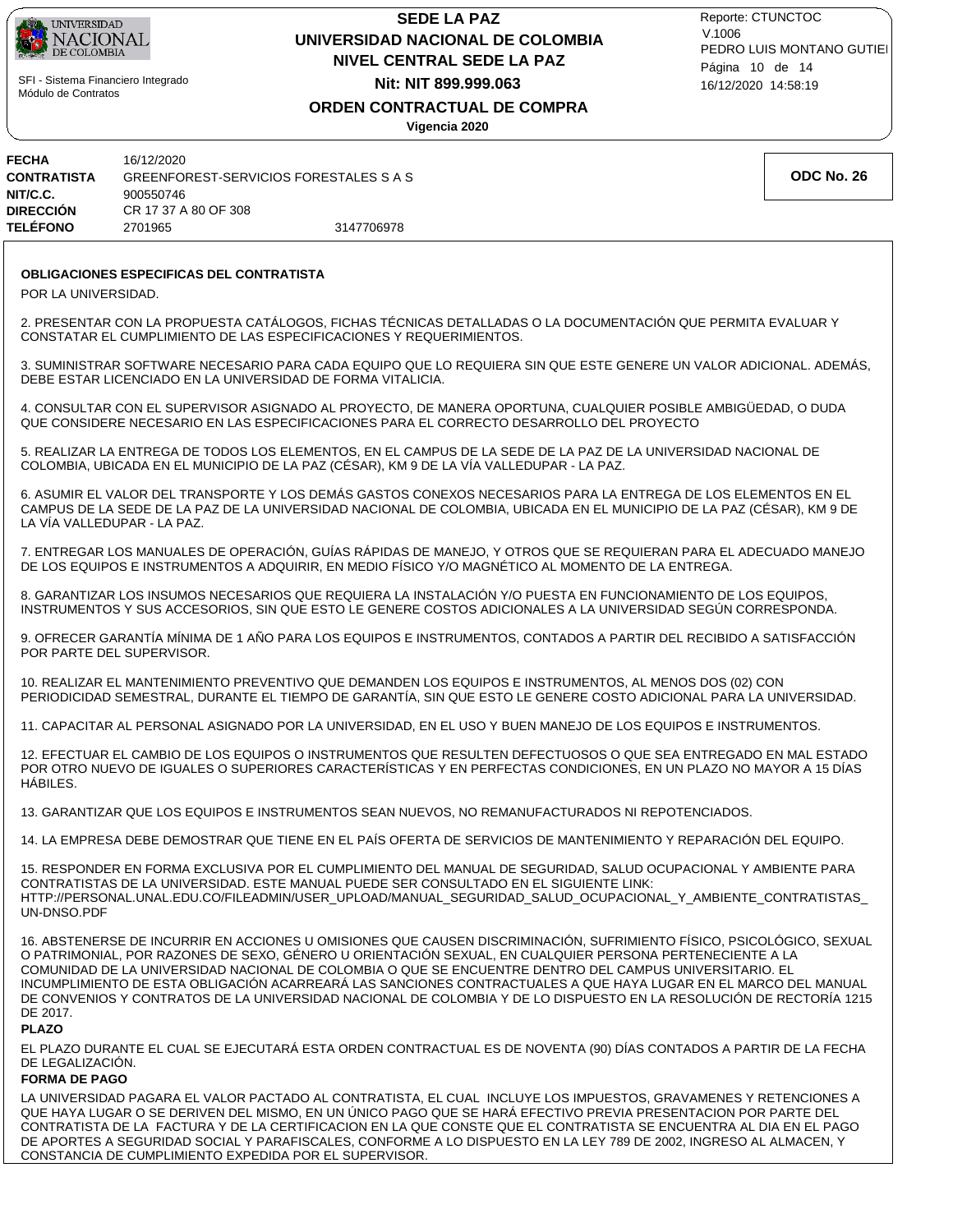

## **NIVEL CENTRAL SEDE LA PAZ SEDE LA PAZ UNIVERSIDAD NACIONAL DE COLOMBIA Nit: NIT 899.999.063**

16/12/2020 14:58:19 PEDRO LUIS MONTANO GUTIEI Reporte: CTUNCTOC V.1006 Página 11 de 14

## **ORDEN CONTRACTUAL DE COMPRA**

**Vigencia 2020**

| FECHA       | 16/12/2020                             |            |
|-------------|----------------------------------------|------------|
|             | GREENFOREST-SERVICIOS FORESTALES S A S |            |
| CONTRATISTA |                                        |            |
| NIT/C.C.    | 900550746                              |            |
| DIRECCIÓN   | CR 17 37 A 80 OF 308                   |            |
| TELÉFONO    | 2701965                                | 3147706978 |

#### **LUGAR DE EJECUCION**

**LUGAR DE ENTREGA** LA PAZ - CESAR.

CAMPUS DE LA SEDE DE LA PAZ, UBICADO EN LA CIUDAD DE LA PAZ CESAR, KIM 2-100 DE LA VIA A VALLEDUPAR.

#### **DESTINO**

VICERRECTORÍA SEDE DE LA PAZ.

#### **RESPONSABLE DE BIENES ANTE INVENTARIOS (PARA ODC)**

LOS BIENES QUEDARÁN A CARGO DE:

OLGA LUZ PEÑAS FELIZZOLA CARGO: DOCENTE C.C. N° 52153758 EMAIL: OLPENASF@UNAL.EDU.CO CELULAR: 3005628161 CAMPUS DE LA SEDE DE LA PAZ BLOQUE 10

#### **RESPONSABLE DE LA SUPERVISION**

LA SUPERVISION DE LA PRESENTE ORDEN CONTRACTUAL SERA EJERCIDA POR LA(EL) VICERRECTORA(VICERRECTOR) DE LA SEDE DE LA PAZ.

#### **SUPERVISION/ INTERVENTOR**

EL SUPERVISOR O INTERVENTOR, PARA EJERCER EL ADECUADO SEGUIMIENTO A LA EJECUCION DE LA ORDEN CONTRACTUAL QUE LE HA SIDO ASIGNADA, DEBERA DAR CUMPLIMIENTO A LAS OBLIGACIONES ESTIPULADAS EN LOS ARTICULOS 92 A 94 DEL MANUAL DE CONVENIOS Y CONTRATOS ADOPTADO MEDIANTE RESOLUCION DE RECTORIA NO. 1551 DE 2014, Y LAS DEMAS NORMAS QUE LO COMPLENTEN, ADICIONEN O SUSTITUYAN.

#### **INHABILIDADES E INCOMPATIBILIDADES**

EL CONTRATISTA MANIFIESTA EXPRESAMENTE A LA UNIVERSIDAD QUE NO ESTA INCURSO EN NINGUNA CAUSAL INHABILIDAD O INCOMPATIBILIDAD CONTENIDA EN LA CONSTITUCION POLITICA NI EN LA LEY, Y QUE SERAN DE SU EXCLUSIVA RESPONSABILIDAD LAS CONSECUENCIAS QUE SE DERIVEN DE LAS ANTECEDENTES O SOBREVINIENTES.

#### **SISTEMA DE SEGURIDAD SOCIAL INTEGRAL Y PARAFISCALES**

LAS PARTES SE COMPROMETEN A CUMPLIR LAS OBLIGACIONES ESTABLECIDAS EN EL ARTICULO 50 DE LA LEY 789 DE 2002, MODIFICADO POR LA LEY 828 DE 2003.

#### **PREVENCION DE VIOLENCIAS BASADAS EN GENERO O VIOLENCIA SEXUAL (CONTRATOS, OTROSIS)**

EL CONTRATISTA SE OBLIGA PARA CON LA UNIVERSIDAD A ABSTENERSE DE INCURRIR EN ACCIONES U OMISIONES QUE CAUSEN DISCRIMINACIÓN, SUFRIMIENTO FÍSICO, SICOLÓGICO, SEXUAL O PATRIMONIAL, POR RAZONES DE SEXO, GÉNERO U ORIENTACIÓN SEXUAL, EN CUALQUIER PERSONA PERTENECIENTE A LA COMUNIDAD DE LA UNIVERSIDAD NACIONAL DE COLOMBIA O QUE SE ENCUENTRE DENTRO DEL CAMPUS UNIVERSITARIO.

EL INCUMPLIMIENTO DE LA MENCIONADA CLAUSULA ACARREARÁ LAS SANCIONES CONTRACTUALES A QUE HAYA LUGAR EN EL MARCO DEL MANUAL DE CONVENIOS Y CONTRATOS DE LA UNIVERSIDAD NACIONAL DE COLOMBIA Y DE LO DISPUESTO EN LA RESOLUCIÓN DE RECTORÍA NO. 1215 DE 2017.

#### **SOLUCION DE CONTROVERSIAS CONTRACTUALES**

ANTES DE ACUDIR A LAS INSTANCIAS JUDICIALES, LAS PARTES BUSCARÁN RESOLVER CUALQUIER DIFERENCIA O DISCREPANCIA SURGIDA CON OCASIÓN DEL PRESENTE CONTRATO, DE FORMA ÁGIL, RÁPIDA Y DIRECTA, MEDIANTE LA APLICACIÓN DE LOS MECANISMOS ALTERNATIVOS DE SOLUCIÓN DE CONFLICTOS, TALES COMO LA CONCILIACIÓN, LA MEDIACIÓN O LA TRANSACCIÓN.

### **SUSPENSION**

EN CASO DE PRESENTARSE LA OCURRENCIA DE HECHOS AJENOS A LA VOLUNTAD DE LAS PARTES, CIRCUNSTANCIAS DE FUERZA MAYOR O CASO FORTUITO, INTERÉS Y CONVENIENCIA MUTUA E INTERÉS PÚBLICO, SE PODRÁ SUSPENDER TEMPORALMENTE LA EJECUCIÓN DEL CONTRATO, PARA LO CUAL EL SUPERVISOR O INTERVENTOR REMITIRÁ AL ORDENADOR DEL GASTO LA SOLICITUD CON UN INFORME QUE JUSTIFIQUE LA NECESIDAD DE SUSPENDER SU EJECUCIÓN Y EL PLAZO REQUERIDO.

EL JEFE DE CONTRATACIÓN RECOMENDARÁ AL ORDENADOR DEL GASTO SOBRE LA ACEPTACIÓN DE LA SUSPENSIÓN DE LA EJECUCIÓN CONTRACTUAL.

EL ORDENADOR DEL GASTO ACEPTARÁ LA SUSPENSIÓN DEL CONTRATO Y PROCEDERÁ A FIRMAR EL DOCUMENTO DE SUSPENSIÓN RESPECTIVA, REMITIÉNDOSE COPIA DE LA MISMA POR PARTE DEL SUPERVISOR O INTERVENTOR A LA COMPAÑÍA ASEGURADORA O BANCO GARANTE (EN CASO QUE APLIQUE).

**ODC No. 26**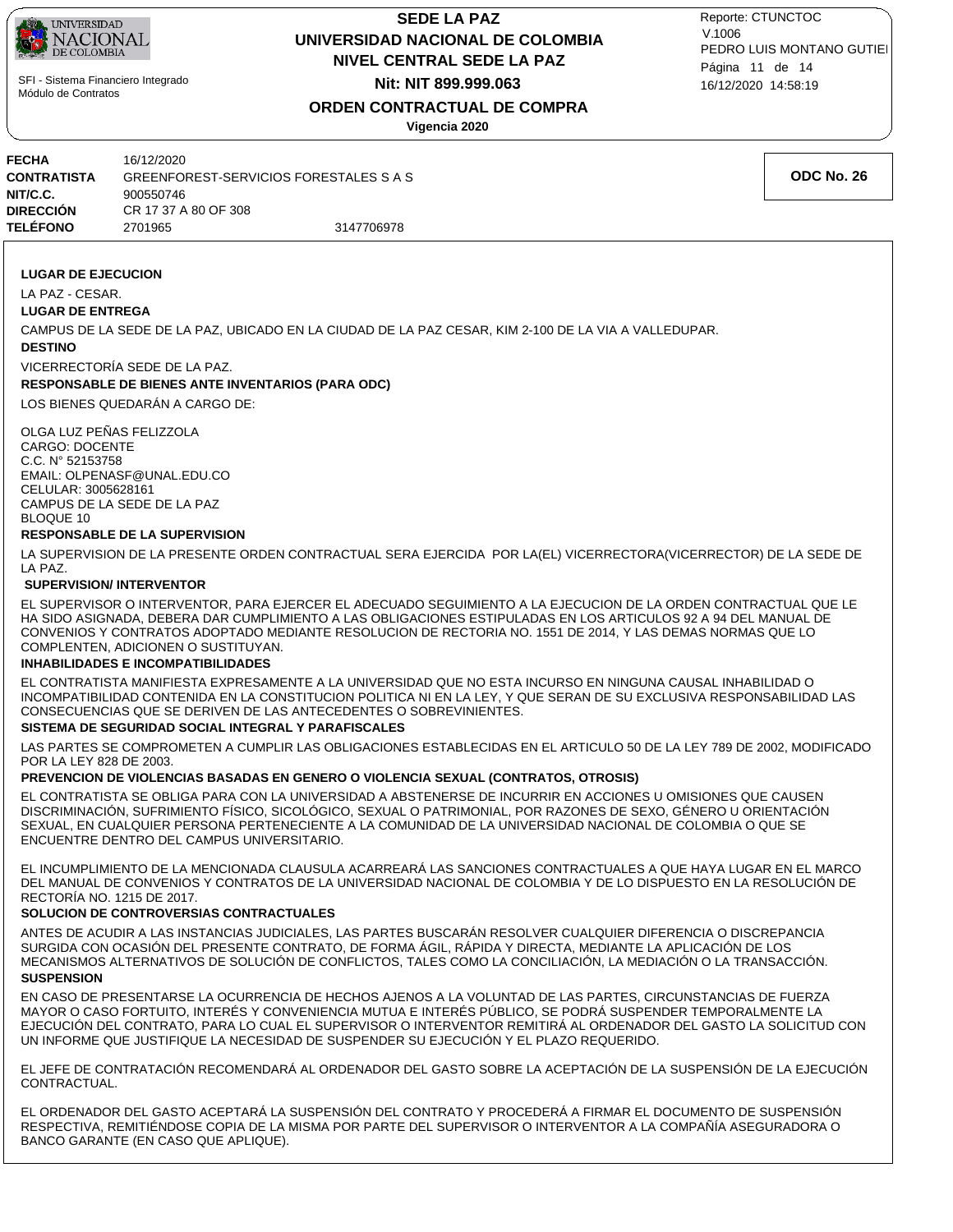

## **NIVEL CENTRAL SEDE LA PAZ SEDE LA PAZ UNIVERSIDAD NACIONAL DE COLOMBIA Nit: NIT 899.999.063**

16/12/2020 14:58:19 PEDRO LUIS MONTANO GUTIEI Reporte: CTUNCTOC V.1006 Página 12 de 14

**ORDEN CONTRACTUAL DE COMPRA**

**Vigencia 2020**

| <b>FECHA</b>       | 16/12/2020           |                                        |            |
|--------------------|----------------------|----------------------------------------|------------|
| <b>CONTRATISTA</b> |                      | GREENFOREST-SERVICIOS FORESTALES S A S | ODC No. 26 |
| NIT/C.C.           | 900550746            |                                        |            |
| <b>DIRECCION</b>   | CR 17 37 A 80 OF 308 |                                        |            |
| <b>TELÉFONO</b>    | 2701965              | 3147706978                             |            |
|                    |                      |                                        |            |

#### **SUSPENSION**

EL TÉRMINO DE LA SUSPENSIÓN DEBE SER DETERMINADO O DETERMINABLE Y PARA LA REINICIACIÓN DE LA EJECUCIÓN DE LA ORDEN CONTRACTUAL EN EL DOCUMENTO DE SUSPENSIÓN SE ESTIPULARÁ LA FECHA DE REINICIO.

**CESION**  ES FUNCIÓN DEL SUPERVISOR O INTERVENTOR VERIFICAR QUE UNA VEZ REINICIADA LA EJECUCIÓN CONTRACTUAL EL CONTRATISTA AMPLÍE O PRORROGUE LA VIGENCIA DE LA GARANTÍA PACTADA EN LA ORDEN CONTRACTUAL, EN CASO QUE APLIQUE.

ES PROHIBIDO AL CONTRATISTA CEDER LA PRESENTE ORDEN CONTRACTUAL EN FORMA TOTAL O PARCIAL, SIN LA PREVIA AUTORIZACIÓN POR ESCRITO DEL ORDENADOR DEL GASTO DE LA UNIVERSIDAD.

## **CONFIDENCIALIDAD Y ACUERDO DE NO REVELACION**

EL CONTRATISTA DEBERÁ MANTENER LA CONFIDENCIALIDAD SOBRE TODA LA INFORMACIÓN DE LA UNIVERSIDAD, QUE PUEDA CONOCER DURANTE EL DESARROLLO DE LA ORDEN CONTRACTUAL Y NO UTILIZARÁ INFORMACIÓN DE LA UNIVERSIDAD PARA LA PRESENTACIÓN DE SU PRODUCTO EN OTRAS ORGANIZACIONES.

LA PROPIEDAD, TITULARIDAD Y RESERVA DE LOS DATOS E INFORMACIÓN ALMACENADA EN LOS REPOSITORIOS DE DATOS QUE SEAN GENERADOS Y/O UTILIZADOS POR EL CONTRATISTA PARA EL CUMPLIMIENTO DE LAS FUNCIONES CONTRACTUALES PACTADAS, PERTENECEN DE FORMA EXCLUSIVA A LA UNIVERSIDAD. EL CONTRATISTA SE COMPROMETE A RESPETARLA, RESERVARLA, NO COPIARLA Y A GUARDAR ABSOLUTA RESERVA SOBRE TODA LA INFORMACIÓN QUE CONOZCA POR SU ACTIVIDAD O QUE LE SEA DADA A CONOCER POR LA UNIVERSIDAD CON OCASIÓN DEL DESARROLLO DEL OBJETO DEL PRESENTE CONTRATO.

PARA ASEGURAR EL CUMPLIMIENTO DE LA OBLIGACIÓN ESTIPULADA EN ESTA CLÁUSULA, EL CONTRATISTA SE OBLIGA A DEVOLVER DE INMEDIATO AL INTERVENTOR Y/O SUPERVISOR DESIGNADO POR LA UNIVERSIDAD, TODA LA INFORMACIÓN FACILITADA PARA LA PRESTACIÓN DEL OBJETO CONTRACTUAL, EN LA MEDIDA EN QUE YA NO RESULTE NECESARIA EN LA EJECUCIÓN DEL MISMO? ABSTENIÉNDOSE DE MANTENER COPIA PARCIAL O TOTAL DE LA INFORMACIÓN Y DOCUMENTOS OBTENIDOS O GENERADOS CON OCASIÓN DE LA RELACIÓN CONTRACTUAL AL VENCIMIENTO DEL PLAZO DE DURACIÓN. EN TODO CASO SI EL CONTRATISTA UTILIZA LA INFORMACIÓN PARA SU PROPIO PROVECHO DISTINTO AL OBJETO CONTRACTUAL O PARA ENTREGARLA O DARLA A CONOCER A TERCEROS, DEBERÁ INDEMNIZAR A LA UNIVERSIDAD Y RESPONDER A LOS TERCEROS POR TODOS LOS PERJUICIOS OCASIONADOS, SIN MENOSCABO DE LAS ACCIONES LEGALES A QUE HAYA LUGAR.

### **SUBCONTRATACION**

CUALQUIER SUBCONTRATACION QUE EL CONTRATISTA PRETENDA HACER PARA LA EJECUCION DE LA ORDEN CONTRACTUAL, DEBERA SER APROBADA PREVIAMENTE Y POR ESCRITO POR LA UNIVERSIDAD.

EL CONTRATISTA SERA RESPONSABLE DEL CUMPLIMIENTO POR PARTE DE SUS SUBCONTRATISTAS, DE LAS EXIGENCIAS COMERCIALES, ECONOMICAS Y JURIDICAS ESTABLECIDAS POR LA UNIVERSIDAD, Y EN CONSECUENCIA SERA RESPONSABLE SOLIDARIAMENTE CON EL SUBCONTRATISTA POR LOS PERJUICIOS DE TODA INDOLE QUE LA UNIVERSIDAD, SUS CLIENTES O USUARIOS PUEDAN SUFRIR COMO CONSECUENCIA DE LA LABOR DEL SUBCONTRATISTA.

LOS SUBCONTRATOS NO EXIMIRAN AL CONTRATISTA DE SUS RESPONSABILIDADES CONTRACTUALES NI LAS ATENUARA. LA UNIVERSIDAD NO ASUMIRA NINGUNA OBLIGACION DIRECTA O INDIRECTA CON EL SUBCONTRATISTA, NI ESTA EN LA OBLIGACION DE TENER NINGUN CONTACTO O ENTENDIMIENTO CON LOS SUBCONTRATISTAS, SIENDO EL CONTRATISTA EL DIRECTAMENTE OBLIGADO A RESPONDER ANTE LA UNIVERSIDAD POR LA ACTIVIDAD SUBCONTRATADA COMO SI EL FUERE EL DIRECTO EJECUTOR DE LA MISMA; EN LOS SUBCONTRATOS SE DEBERA CONSIGNAR EXPRESAMENTE ESTA CIRCUNSTANCIA.

EN TODO CASO LA UNIVERSIDAD SE RESERVA EL DERECHO DE EXIGIRLE AL CONTRATISTA, DE SER PROCEDENTE, QUE REASUMA EL CUMPLIMIENTO DE LA OBLIGACION SUBCONTRATADA, O EL CAMBIO DEL SUBCONTRATISTA, SIN QUE SE DERIVE RESPONSABILIDAD DE NINGUNA CLASE PARA LA UNIVERSIDAD. EN TAL EVENTO, EL CONTRATISTA DEBERA PROCEDER DENTRO DE LOS QUINCE (15) DIAS CALENDARIOS SIGUIENTES A LA COMUNICACION DE LA UNIVERSIDAD.

### **EXCLUSION DE RELACION LABORAL Y AUTONOMIA**

LA PRESENTE ORDEN CONTRACTUAL LA EJECUTA EL CONTRATISTA CON PLENA AUTONOMIA Y NO GENERA RELACION LABORAL ENTRE LA UNIVERSIDAD CON EL CONTRATISTA NI CON EL PERSONAL QUE ESTE DESIGNE PARA EL CUMPLIMIENTO DEL OBJETO CONTRACTUAL. TODO EL PERSONAL DEL CONTRATISTA DEBERA ESTAR VINCULADO EN FORMA TAL QUE SE GARANTICE SU DISPONIBILIDAD PARA LA EJECUCION OPORTUNA DE LAS DISTINTAS ACTIVIDADES DE LA ORDEN CONTRACTUAL.

## **MULTAS**

EN CASO DE QUE EL CONTRATISTA INCURRA EN INCUMPLIMIENTO PARCIAL DE LAS OBLIGACIONES DERIVADAS DE LA PRESENTE ORDEN CONTRACTUAL, LA UNIVERSIDAD, MEDIANTE RESOLUCION MOTIVADA QUE PRESTARA MERITO EJECUTIVO, PODRA IMPONER MULTAS DIARIAS, A RAZÓN DEL 0,01% DEL VALOR CONTRACTUAL DE LA OBLIGACIÓN O PARTE INCUMPLIDA, MIENTRAS PERSISTA EL INCUMPLIMIENTO, SIN QUE SUMADAS SUPEREN EL 20% DEL VALOR DE LA ORDEN CONTRACTUAL O CONTRATO.

### **CLAUSULA PENAL**

SE PACTA COMO CLÁUSULA PENAL PECUNIARIA LA SUMA EQUIVALENTE AL VEINTE POR CIENTO (20%) DEL VALOR TOTAL DEL CONTRATO, LA CUAL SE HARÁ EFECTIVA POR PARTE DE LA UNIVERSIDAD, EN CASO DE ATRASO O INCUMPLIMIENTO POR PARTE DEL CONTRATISTA DE CUALQUIERA DE LAS OBLIGACIONES SURGIDAS DEL PRESENTE CONTRATO. DICHA SUMA PODRÁ SER TOMADA DIRECTAMENTE DE LAS GARANTÍAS, O DE SER EL CASO, SE COBRARÁ POR JURISDICCIÓN COACTIVA.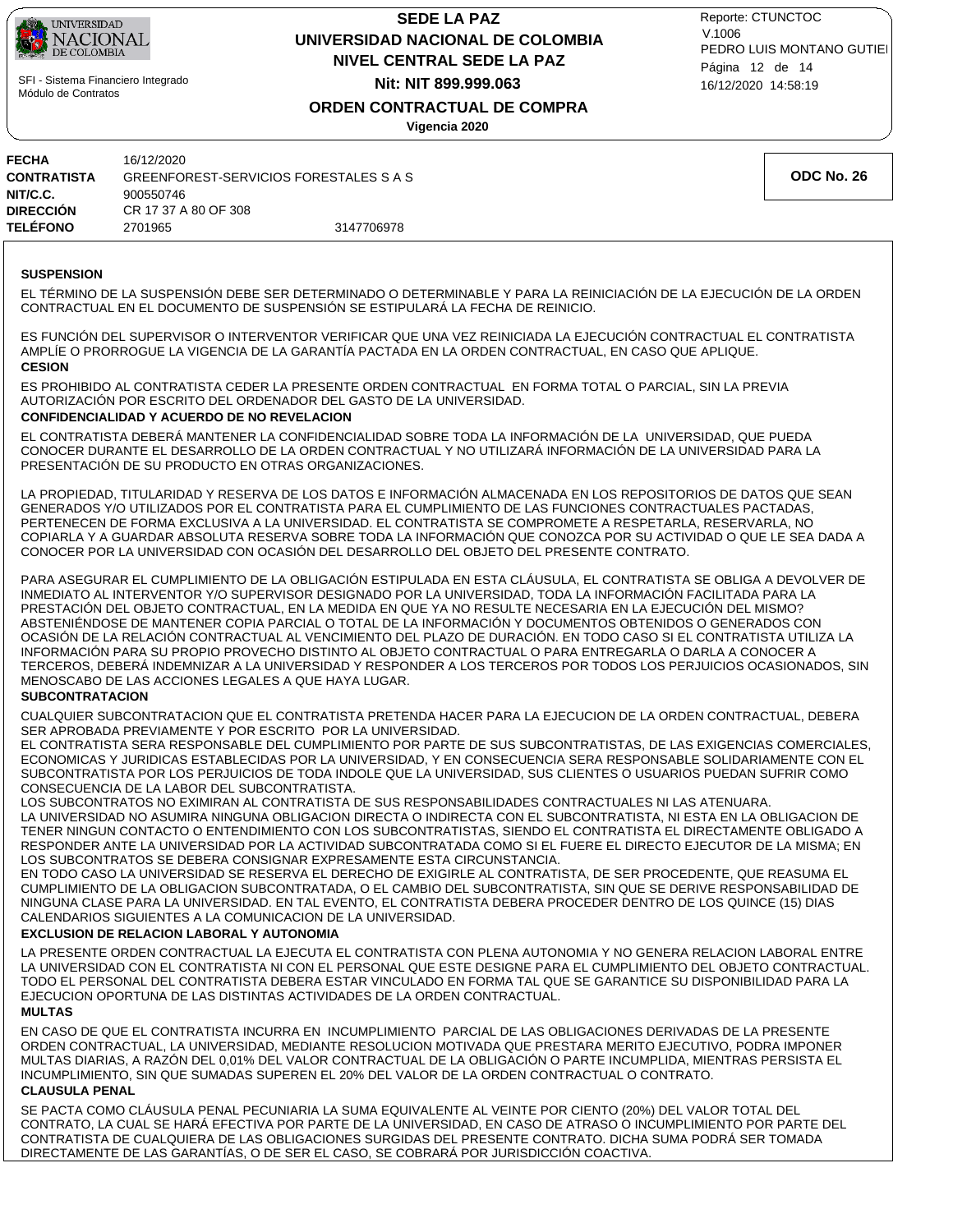

**FECHA** 16/12/2020

# **NIVEL CENTRAL SEDE LA PAZ SEDE LA PAZ UNIVERSIDAD NACIONAL DE COLOMBIA Nit: NIT 899.999.063**

16/12/2020 14:58:19 PEDRO LUIS MONTANO GUTIEI Reporte: CTUNCTOC V.1006 Página 13 de 14

Г

**ORDEN CONTRACTUAL DE COMPRA**

**Vigencia 2020**

| <b>CONTRATISTA</b>           | GREENFOREST-SERVICIOS FORESTALES S A S                |                                                                                                                      | ODC No. 26 |
|------------------------------|-------------------------------------------------------|----------------------------------------------------------------------------------------------------------------------|------------|
| NIT/C.C.<br><b>DIRECCIÓN</b> | 900550746<br>CR 17 37 A 80 OF 308                     |                                                                                                                      |            |
| <b>TELÉFONO</b>              | 2701965                                               | 3147706978                                                                                                           |            |
|                              |                                                       |                                                                                                                      |            |
|                              |                                                       |                                                                                                                      |            |
| <b>CADUCIDAD</b>             |                                                       |                                                                                                                      |            |
|                              |                                                       | LA UNIVERSIDAD PODRA DAR POR TERMINADA UNA ORDEN CONTRACTUAL Y ORDENAR SU LIQUIDACION, EN AQUELLOS CASOS EN LOS      |            |
|                              |                                                       | CUALES ADVIERTA QUE HAY CLARAS EVIDENCIAS DE QUE EL CONTRATISTA ESTA INCUMPLIENDO CON LAS OBLIGACIONES               |            |
|                              |                                                       | CONTRACTUALES Y QUE ESTA CIRCUNSTANCIA AFECTA DE MANERA GRAVE Y DIRECTA LA EJECUCION DE LA MISMA, HASTA EL PUNTO     |            |
|                              |                                                       | DE CONSIDERAR QUE SE PUEDE PRESENTAR SU PARALISIS. LA DECLARATORIA DE CADUCIDAD SEA CONSTITUTIVA DEL SINIESTRO DE    |            |
| INCUMPLIMIENTO.              |                                                       |                                                                                                                      |            |
| <b>GARANTIA</b>              |                                                       |                                                                                                                      |            |
|                              |                                                       | EL CONTRATISTA CONSTITUIRÁ POR SU CUENTA Y A FAVOR DE LA UNIVERSIDAD NACIONAL DE COLOMBIA, UNA PÓLIZA DE SEGURO O    |            |
|                              | <b>GARANTÍA QUE AMPARE LOS SIGUIENTES RIESGOS:</b>    |                                                                                                                      |            |
|                              |                                                       |                                                                                                                      |            |
|                              |                                                       | A) CUMPLIMIENTO DE LAS OBLIGACIONES DERIVADAS DE LA CELEBRACIÓN DEL CONTRATO: EN CUANTÍA MÍNIMA EQUIVALENTE AL       |            |
| MESES MÁS.                   |                                                       | VEINTE POR CIENTO (20%) DEL VALOR TOTAL DE LA ORDEN CONTRACTUAL Y CON VIGENCIA IGUAL AL PLAZO DE LA MISMA Y SEIS (6) |            |
|                              |                                                       |                                                                                                                      |            |
|                              |                                                       | B) CALIDAD Y CORRECTO FUNCIONAMIENTO DE LOS BIENES: POR CUANTIA MINIMA EQUIVALENTE AL VEINTE POR CIENTO (20%) DEL    |            |
|                              |                                                       | VALOR TOTAL DE LA ORDEN CONTRACTUAL Y CON VIGENCIA MINIMO DE UN (1) AÑO CONTADO A PARTIR DE LA FECHA DE SUSCRIPCION  |            |
|                              | DEL ACTA DE RECIBO A SATISFACCION DEL BIEN.           |                                                                                                                      |            |
|                              | PERFECCIONAMIENTO, LEGALIZACION Y EJECUCION(SUPERIOR) |                                                                                                                      |            |
|                              |                                                       | LA PRESENTE ORDEN CONTRACTUAL SE PERFECCIONA CON LA SUSCRIPCIÓN DE LAS PARTES Y EL REGISTRO PRESUPUESTAL.            |            |
|                              |                                                       |                                                                                                                      |            |
|                              |                                                       | PARA SU LEGALIZACIÓN SE REQUIERE LA CONSTITUCIÓN POR PARTE DEL CONTRATISTA DE LA GARANTÍA EXIGIDA, Y APROBACIÓN DE   |            |
|                              | LA MISMA POR PARTE DE LA UNIVERSIDAD.                 |                                                                                                                      |            |
|                              |                                                       | CON EL QUIMPUMIENTO VIADODA QUÓN DE LOGIANTEDIODES DEQUISITOS VILOS DEMÁS DA STADOS EN LA DDESENTE ODDENI            |            |

CON EL CUMPLIMIENTO Y APROBACIÓN DE LOS ANTERIORES REQUISITOS Y LOS DEMÁS PACTADOS EN LA PRESENTE ORDEN CONTRACTUAL, PODRÁ DARSE INICIO A SU EJECUCIÓN.

SERÁ OBLIGACIÓN DEL JEFE DE CONTRATACIÓN O QUIEN HAGA SUS VECES INFORMAR AL SUPERVISOR O INTERVENTOR Y AL CONTRATISTA, A TRAVÉS DE CUALQUIER MEDIO ESCRITO, LA FECHA A PARTIR DE LA CUAL SE HAN CUMPLIDO TODOS LOS REQUISITOS DE PERFECCIONAMIENTO, LEGALIZACIÓN Y EJECUCIÓN.

ASÍ MISMO, DEBERÁ PUBLICAR LA ORDEN CONTRACTUAL EN EL SITIO WEB DE CONTRATACIÓN, DENTRO DE LOS CINCO (5) DÍAS HÁBILES SIGUIENTES A SU LEGALIZACIÓN.

### **RECOMENDACION AL ORDENADOR DEL GASTO**

JULIO CESAR CAMACHO ESGUERRA, EN SU CALIDAD DE DIRECTOR ADMINISTRATIVO Y FINANCIERO DE LA SEDE DE LA PAZ, PREVIA VERIFICACIÓN DEL CUMPLIMIENTO DE LOS REQUISITOS, DOCUMENTOS Y PROCEDIMIENTOS EXIGIDOS POR LA NORMATIVIDAD VIGENTE EN LA UNIVERSIDAD, RECOMIENDA AL ORDENADOR DEL GASTO LA SUSCRIPCIÓN DE LA PRESENTE ORDEN CONTRACTUAL CON EL PROPONENTE SELECCIONADO.

|             | <b>REGISTRO PRESUPUESTAL</b>       | Vigencia Rese.                                                                                                                 | 2020     | Número |             | 525 |            |      |          |       |                |
|-------------|------------------------------------|--------------------------------------------------------------------------------------------------------------------------------|----------|--------|-------------|-----|------------|------|----------|-------|----------------|
| Tipo<br>ODC | ORDENES DE COMPRA                  | Proyecto_901010121841-VIGENCIA 2020 PRESUPUESTO DE FUNCIONAMIENTO SEDE DE LA PAZ                                               | Vigencia |        | 2020 Número |     | -26        | Acta | 0        | Fecha | 16/12/2020     |
| Area        |                                    | Imputación                                                                                                                     |          |        |             |     | Recurso    |      |          |       | Valor          |
| 201010101   | VICERECTORIA SEDE<br>LA PAZ        | 250010020101001 Compra de equipo<br>01                                                                                         |          |        |             | 18  | NACIÓN GMF |      |          |       | 289,807,901.00 |
| 201010101   | <b>VICERECTORIA SEDE</b><br>LA PAZ | 250010020101001 Compra de equipo<br>01                                                                                         |          |        |             | 18  | NACIÓN GMF |      |          |       | 1,159,232.00   |
|             | <b>DISPONIBILIDAD PRESUPUESTAL</b> |                                                                                                                                |          |        |             |     |            |      |          |       |                |
| CDP<br>Tipo |                                    | CERTIFICADO DE DISPONIBILIDAD PRESUPUESTAL<br>Proyecto_901010121841-VIGENCIA 2020 PRESUPUESTO DE FUNCIONAMIENTO SEDE DE LA PAZ | Vigencia | 2020   | Número      |     | 250        | Acta | $\Omega$ | Fecha | 04/12/2020     |
| Area        |                                    | Imputación                                                                                                                     |          |        |             |     | Recurso    |      |          |       | Valor          |
| 201010101   | <b>VICERECTORIA SEDE</b><br>LA PAZ | 250010020101001 Compra de equipo<br>01                                                                                         |          |        |             | 18  | NACIÓN GMF |      |          |       | 1,189,550.00   |
| 201010101   | <b>VICERECTORIA SEDE</b><br>LA PAZ | 250010020101001 Compra de equipo<br>01                                                                                         |          |        |             | 18  | NACIÓN GMF |      |          |       | 297,387,480.00 |